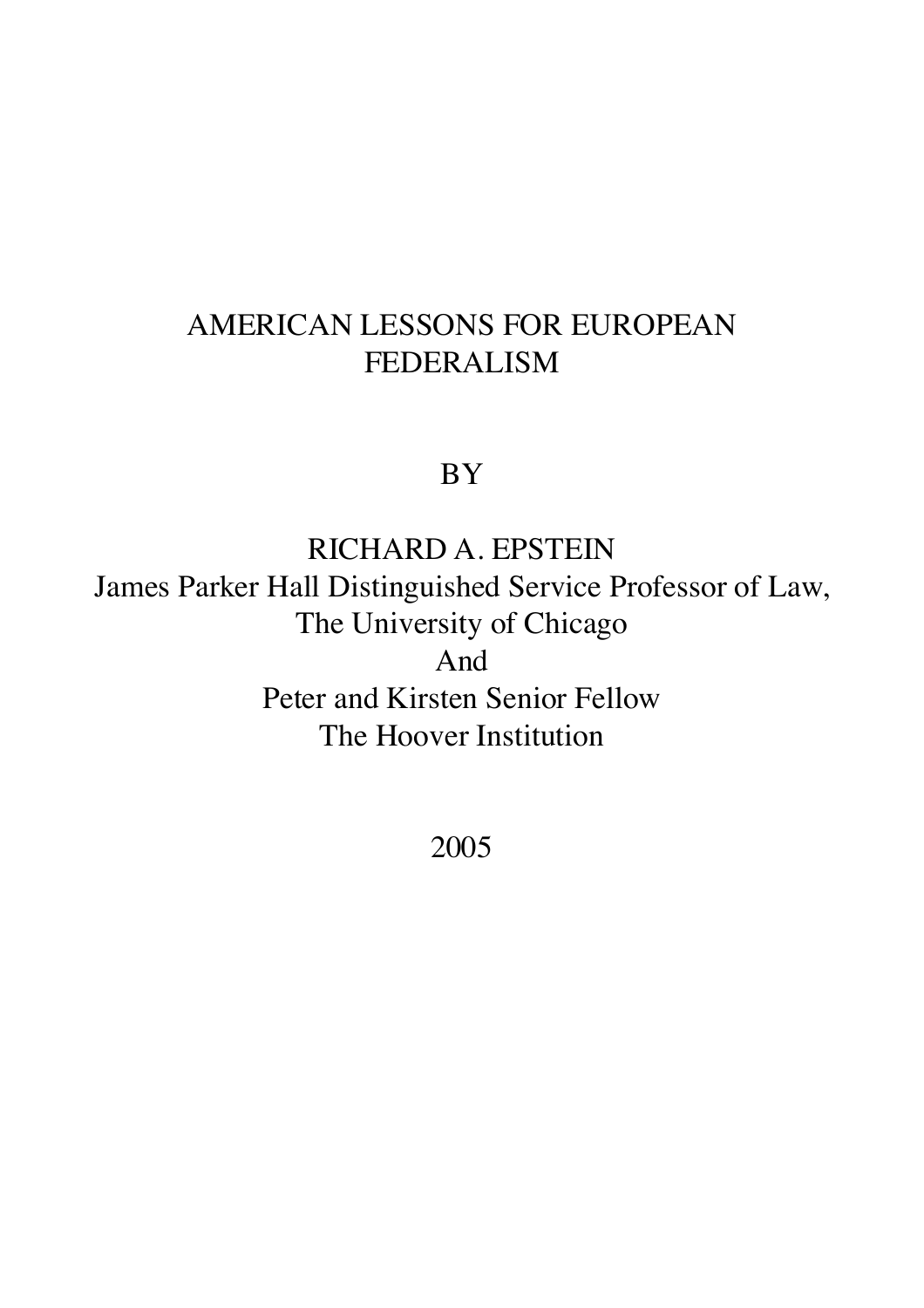© Richard Epstein & The New Frontiers Foundation, 2005

[www.law.uchicago.edu/faculty/epstein](http://www.law.uchicago.edu/faculty/epstein)

[www.new-frontiers.org](http://www.new-frontiers.org)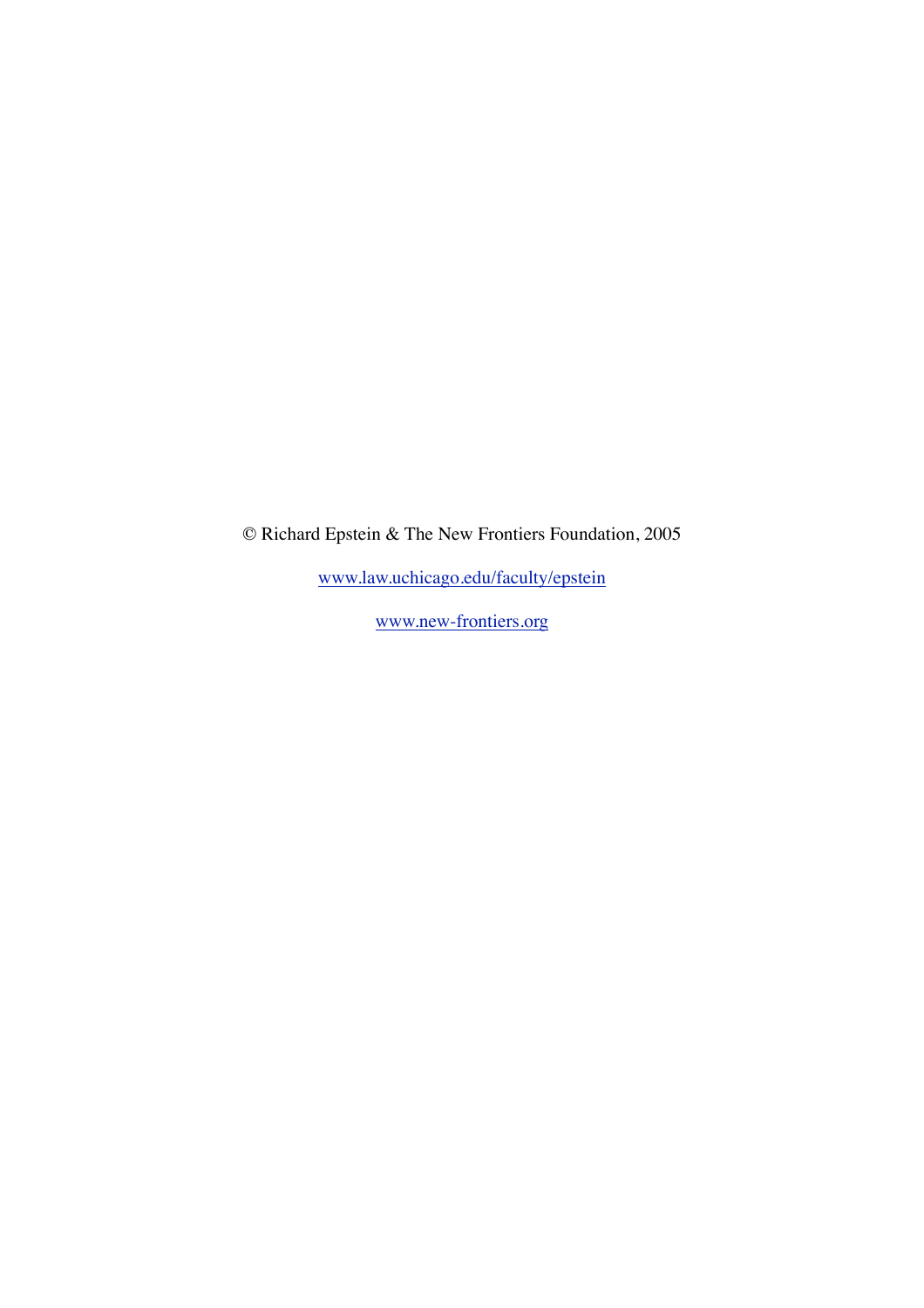# PREFACE

This essay was originally delivered as a lecture at the Cass Business School in London in October 2004. It was the first of a series that was intended as the opening salvo in a campaign to spark a renaissance of British political thought concerning our own Constitutional development and its relationship to the European Union.

Professor Epstein is one of the most respected lawyers in the world. In this essay he weaves together several entwined subjects. He first addresses the relationship of federalism to the advantages of competitive markets. He then examines the evolution of the American Constitution to expose the flaws of the now-defunct new Constitution for the European Union in order to supply a much-needed intellectual foundation for further thought about any future attempts to reform or replace the now dysfunctional EU.

We have been frequently told for many decades that the purpose of the EC / EU was to increase trade and international cooperation in Europe. The actual purpose of the EU's architects, however, has been to impose supranational limits on competitive markets and to subsume international cooperation within supranational governance. The vast implications of this new system for the protection of individual rights and for the organisation of political life were systematically ignored or misstated.

Professor Epstein's essay exposes the errors of the EU's advocates. The lesson of two centuries of American federalism is that even the American Constitution – a document among the finest of mankind's political achievements – proved unable in many ways to inhibit the inherently centralising tendencies of modern democratic politics that have undermined the protections of individual rights, including property rights, at the heart of the Constitution. His conclusion is that neither British nor other member states' economic or constitutional interests are served by the current EU machinery. Nor are matters improved by the proposed Constitution, which would encourage and allow much greater damaging centralisation than has the American Constitution.

Professor Epstein's argument can be briefly summarised…

First, the US Constitution is predicated on the fact that, as Madison observed, "if men were angels no government would be necessary". The Constitution exists to guard individuals both from each other and from the State that it creates and which is prone to the failures of man inherent in his nature. Consequently, the principle of *division of powers* is enshrined in the Constitution's structure.

Second, the US Constitution is predicated on an explicitly Lockean theory about the objectives and methods of Government: individual liberty is the main objective and the constitutional protection of political, and property, rights is the main method for its realisation.

Third, there is, therefore, both on political and economic grounds, an assumption in favour of local decisions over centralised bureaucracy, with federal government theoretically limited to preventing local blockades of competitive markets that operate on a national scale. Private property is to be protected against regulation without just compensation (subject to exceptions concerning such matters as nuisance and trespass) and freedom of contract is similarly protected (subject to similar exceptions concerning third parties, and those concerning monopoly, fraud, duress etc).

Fourth, despite the Lockean philosophy of the Founding Fathers, the Constitution provided mechanisms which, when extended beyond their original boundaries, have allowed enormous centralisation. While the original Articles of Confederation (after the Declaration of Independence)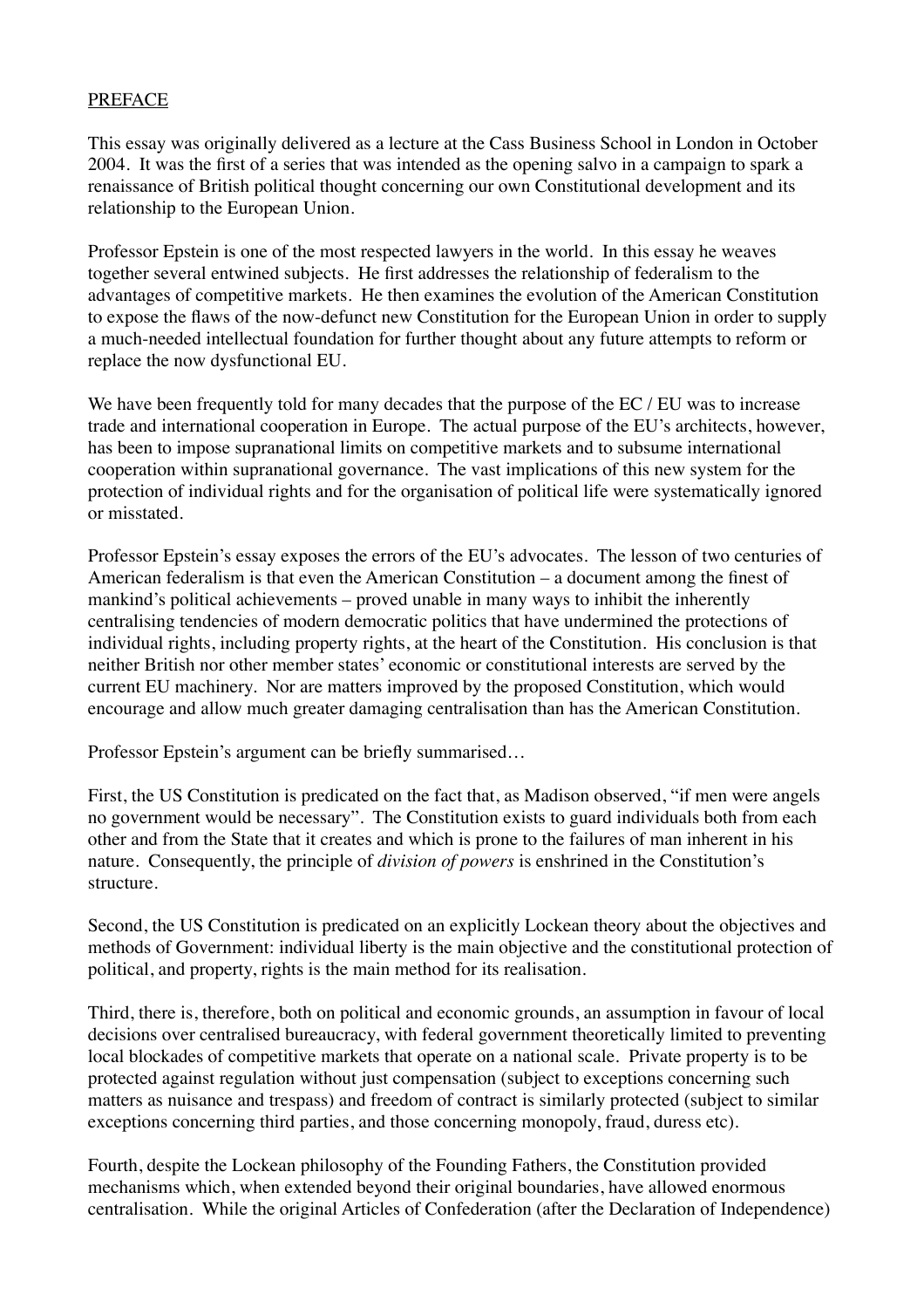did not provide the national government with the power to regulate the internal commercial practices of states and simply decreed non-discrimination, the Constitution made crucial and extremely far-reaching changes, such as the Commerce Clause, which permitted the direct regulation of "commerce among the several states". By the time the New Deal reforms had run their course, this power to regulate trade *between* states was profoundly reinterpreted to mean power to regulate trade *within* states, by such simple devices as arguing that, for example, feeding one's own corn to one's own cattle *affected* an interstate price and therefore fell within the power of the national government to regulate. Soon, the courts allowed a wave of regulations concerning all other forms of local activity, even that which was not commerce, and, as a matter of empirically observable fact, a vast extension of the power of the federal government and courts. (Notwithstanding its other weaknesses, the original Articles of Confederation may, therefore, be a superior model for structuring federal trade relations than the Constitution.)

Fifth, the EU Constitution (a) is not as clear as the American in its Lockean orientation, providing greater scope for executive and judicial encroachment; and (b) in any event builds in at the ground floor large swathes of state regulation and centralised power. Whereas the Tenth Amendment to the US Constitution explicitly reserves those powers to the states that are not conferred to the centre by the Constitution, the EU Constitution approaches from the opposite perspective: the members are "allowed" to do what the EU does not. Further, the "objectives of the Union" are so widely drawn, from animal rights to family life to protection of sexual preferences, that almost no activity can be confidently guaranteed as outside the EU's jurisdiction.

In light of the parallel American experience, this broad definition of central power inevitably means that the EU's executive and judiciary would expand the competences of the EU even beyond the enormous sphere imagined in the Constitution. Given references to "fair trade" and to a myriad of "rights", it is equally certain that huge restrictions on property rights would be effected beyond the control of any national power to resist impositions from the EU machinery. Given that such formulations have been used to weaken individual rights and competitive markets even in an American culture that values individual rights more than the Continent, these elements of the EU's development can only continue to undermine European prosperity and, even worse, those shaky foundations of liberal society that have been painfully constructed since 1945.

The fact that such a Lockean constitution as the American, which was so well drafted relative to others, has nevertheless yielded so much unexpected complexity and allowed such huge concentrations of power in centralised institutions stands as a grave warning to those who support the structure of the current EU and advocate an extension of its powers, either *via* the proposed Constitution or *via* other methods. After just thirty years of membership of the EC / EU, the consequences for Britain have already been a far greater transfer of power to institutions beyond local democratic control than were anticipated by the electorate thirty years ago. Professor Epstein warns us to consider this dynamic when considering other EU constitutional innovations.

Sixth, these reflections ought to make us ponder the fundamental questions concerning the EU's dynamics. There is not that desire or rationale for a centralised state to provide external security that provided the impetus for the American experiment. Whereas the member states of the USA were culturally homogenous, the member states of the EU are culturally heterogeneous, and therefore they have, slavery to one side, a heterogeneous set of preferences in comparison with 1787 America. The two principal purposes of a federation concern (a) how to bind states together for the purpose of unifying foreign and security policy; (b) how best, within a single state, to maximise trade gains.

Since there is little prospect of the current EU members (especially Britain) agreeing on a federation for security reasons (and such a federation would suffer its own turmoil), and the trading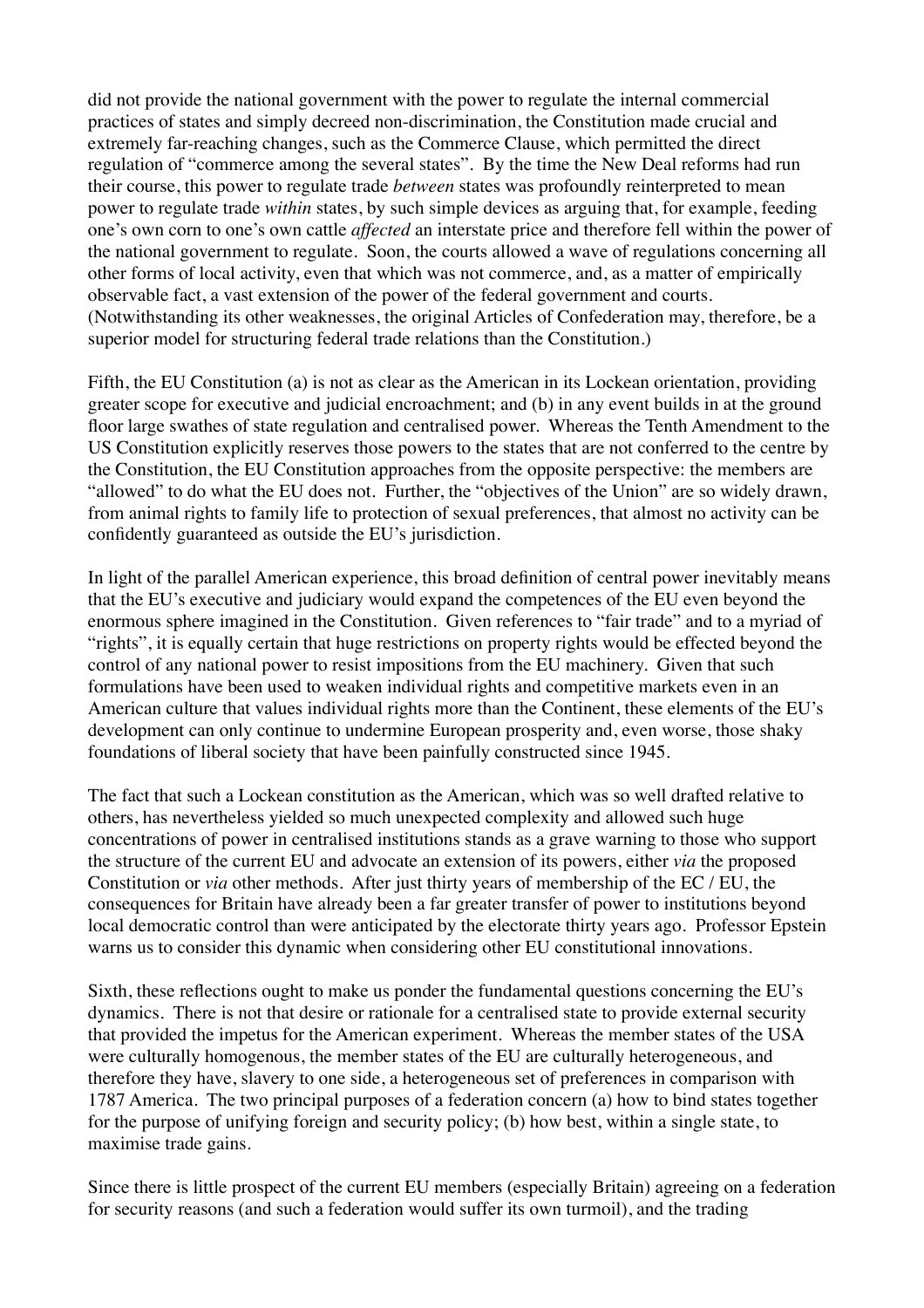arrangement of the EU is far below optimal from a commercial perspective, we are left with the question: how should trading arrangements in Europe be changed? Professor Epstein's answer is simple: Europe should replace the EU structure with a simple agreement on non-discrimination, along the lines of the Articles of Confederation, which would maximise trade gains without damaging markets, individual rights, or democratic accountability. The diversity of institutional structures and the competition between them that would follow would enable faster and more effective adaptation to globalisation's challenges than the current trend towards a bureaucratic uniformity.

In considering EU reform or replacement, we move into territory not explored by Professor Epstein but which is crucial if Britain is to alter course and revive an increasingly dysfunctional political system.

Notwithstanding its modest origins, over time, the EC / EU was primarily constructed not to extend the power of competitive markets *viz* the centralised state but to provide for supranational control of them – not to liberalise à la Hayek but to forestall Hayek. The unfortunate truth is that the Anglo-American tradition of cultural and intellectual support for Locke – a tradition which is dim and growing dimmer in Britain – has little purchase on the European Continent. Neither the publics nor intellectual classes have enthusiasm for Hayek and the Chicago School. The political classes like the EU *precisely because* it is a bulwark against competitive markets and against democratic accountability.

The British debate has been misdirected by various connected developments in our political culture which are partly homegrown and partly products of the influence of Continental philosophy and politics. Within fifteen years of 1945, the global intellectual shift towards collectivism combined with a collapse of British elite confidence in their own governing capacity and in the capacity of competitive markets and national democracy. In contrast with British failure, the "inevitable" success of the "modern" EC / EU project became axiomatic – Britain, it was thought, had no alternative national strategy to membership in order to "influence" the grand supranational project.

Any new, realistic British foreign policy has to dispense with the elite illusions of decades past. The Customs Union, as opposed to a Free Trade Area, prevents members from reducing trade barriers against third countries (eg. Britain cannot now reduce trade barriers that damage Asian commerce or Africa's poor). The Single Market was *sold* in Britain and to European businesses as a mechanism for expanding free trade and liberalising Europe. However, it was *intended* by Delors primarily as a means of transferring legislative power to the EU – something which neither the British political elites, nor the Foreign Office, nor business realised until it was too late. The Single Market has allowed an incompetent (sometimes corrupt) and unaccountable bureaucracy, sheltered by a supranational judiciary, to remake somewhere over half the laws now made affecting European citizens.

European growth has been much slower in the decade since the Single Market than in the decade before 1992. While intra-North American trade has increased rapidly since 1992, intra-EU trade has not – yet this was the heart of the rationale for the Single Market. The House of Commons Library recently estimated that about 80 percent of the cost of regulation on UK businesses since 1998 stems from the EU, and the New York Fed has estimated the cost of EU regulation at 12 percent of GDP.

The imminent demographic crunch in Europe will combine with already stagnant growth, already high unemployment, and a growing educational and technological gap with America. This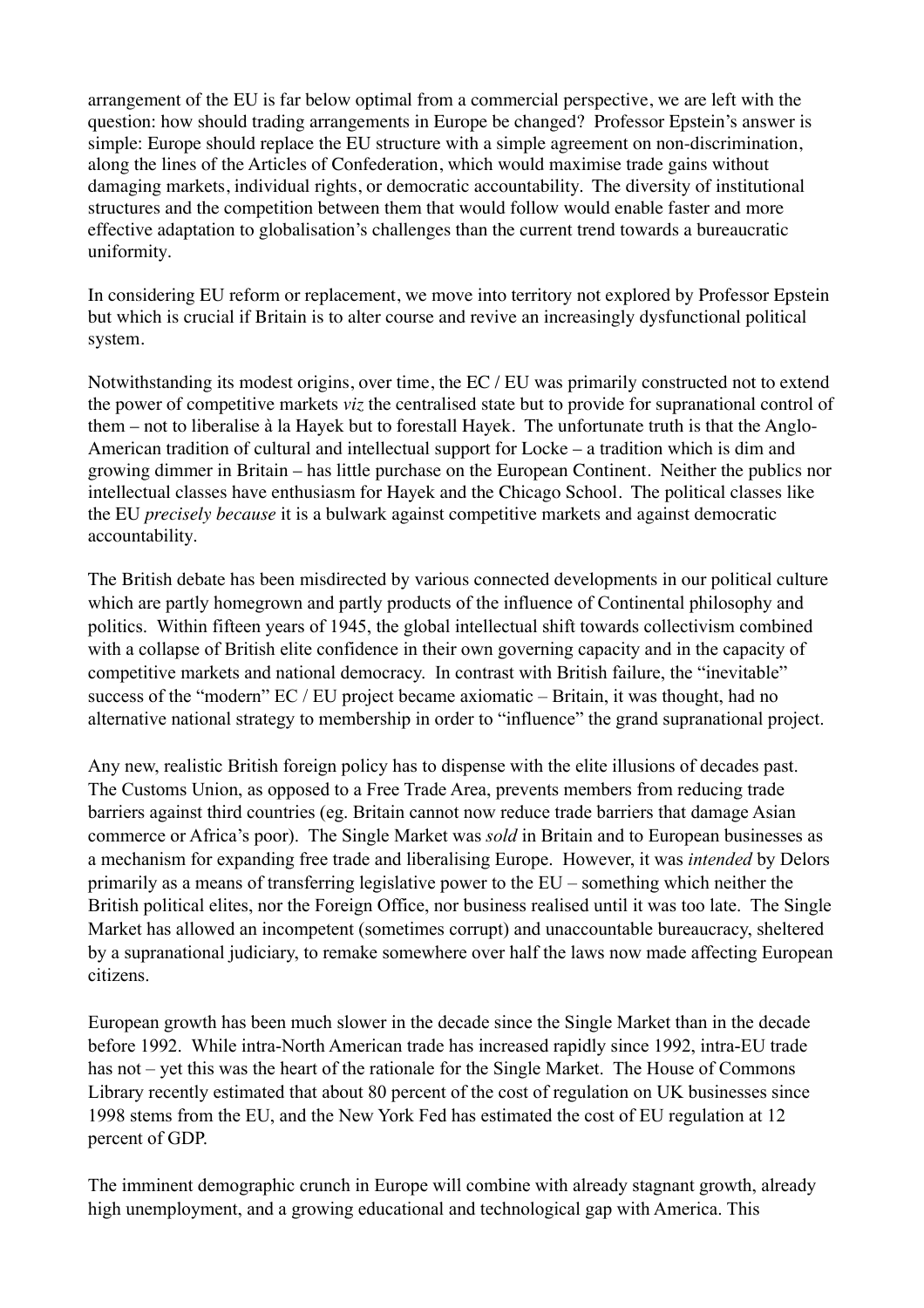dangerous brew will produce an institutional matrix dominated by a remote bureaucracy which believes that markets and democracy are the problem while centralised EU power is the only answer. The result will be a vicious circle of shrinking workforces, shrinking growth, growing pension commitments, growing debts, rising interest rates, rising unemployment, and political conflict.

It is no surprise, therefore, to see rising business and public opposition to the EU, Single Market, and EMU. Large majorities now oppose replacing the pound, oppose the central principle of the Single Market (that free trade in Europe requires harmonising regulation by the EU), and support taking back power from the EU over trade and employment policy. The EU's biggest supporters are big businesses and big unions that seek to find shelter in the EU's power to help monopolies, and in those political groups who hope to capitalize on the EU's capacity for reducing the power of democratic votes.

A new system, once justified primarily on the ground that it could produce increased prosperity, has failed in its own terms. Its failure has simultaneously weakened the rule of law and democratic accountability. Looking forward to the threats of terrorist application of technology and the geopolitical consequences of Asia's rise, it is clear that the dysfunctional EU has proved itself unable to make the necessary adaptations. British elite expectation of "influence" has not been justified by experience. That practical impotence ought to be no surprise given the other players have mostly been attempting to create an anti-Lockean structure, about which elites have misled themselves and the public. The chimera of "influence" has simply meant handing ever more crucial power to a failing institution. The proposed Constitution and similar projects already under development in Europe would not only entrench this failed model but would extend its power to do harm.

If Britain is to prosper in the 21<sup>st</sup> Century, it must recover the power to adapt fast to a changing environment – the *sine qua non* of any successful entity. We must seek the transformation of our relationship with the EU *and the nature of the EU* by making clear our determination to take back crucial powers over trade and the economy and our desire to see the EU change to include (a) a core based on EMU, Single Market harmonisation, and supranational government (assuming we will not persuade all countries to support us), and (b) a majority of European nations who prefer free trade, mutual recognition (rather than harmonisation), and international cooperation.

Britain should therefore seek to persuade America and others in Europe to pursue this transformation which could include the concept of a *Global Organisation for Security and Trade (GOST)* – a global alliance offering free trade, mutual defence, a pooled force for counter-terrorism, counter-insurgency and "state building." In time that network could offer a global alternative to the UN's incompetence and lack of moral legitimacy by tackling the hard questions of technology diffusion and defence procurement. This shift in emphasis would allow a major liberalisation of our economy and would, by restoring an independent UK trade policy, open up new international constellations – it is absurd that EU membership indefinitely blocks liberalising trade with India and China.

*The clear determination to transform our own relationship, unilaterally if necessary, is not only the best mechanism for exerting real influence and gaining allies but is the best approach whether we can build European alliances in the short-term or not. The most powerful influence comes by successful example. That is why the Thatcher – Reagan reforms spread so fast and so wide; that is*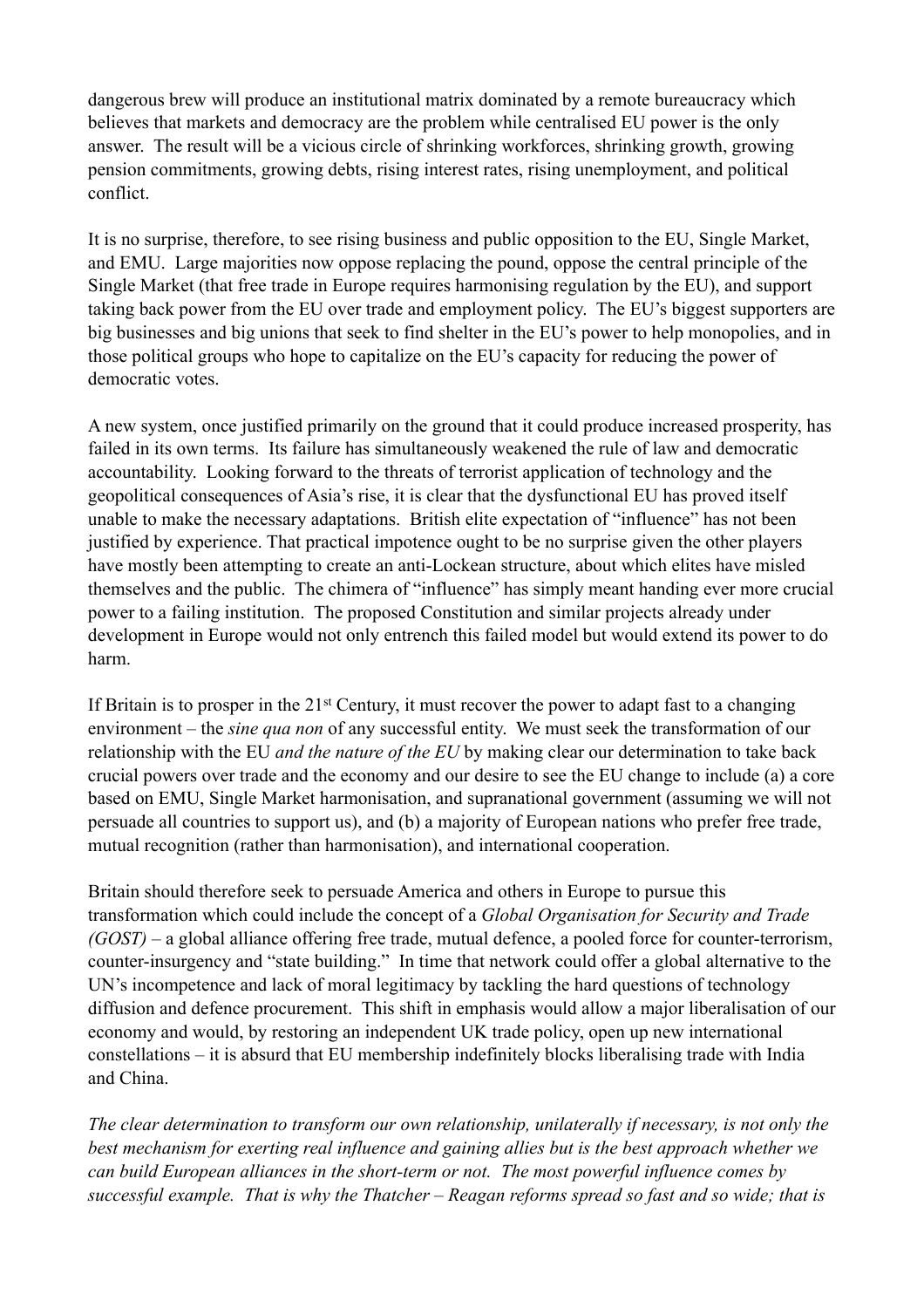*what will ultimately drive reform in health and education. Nothing would influence Europe more than the demonstrated success of a more Hayekian Britain engaging in the geopolitical and technological issues of tomorrow – nothing will influence Europe less than our current trajectory of growing domestic dysfunction and, in Brussels, sullen complaint followed by resentful concession*.

Dominic Cummings September 2005

(For further thoughts on these issues, cf. *New Frontiers in Defence*, December 2004, on the NFF website.)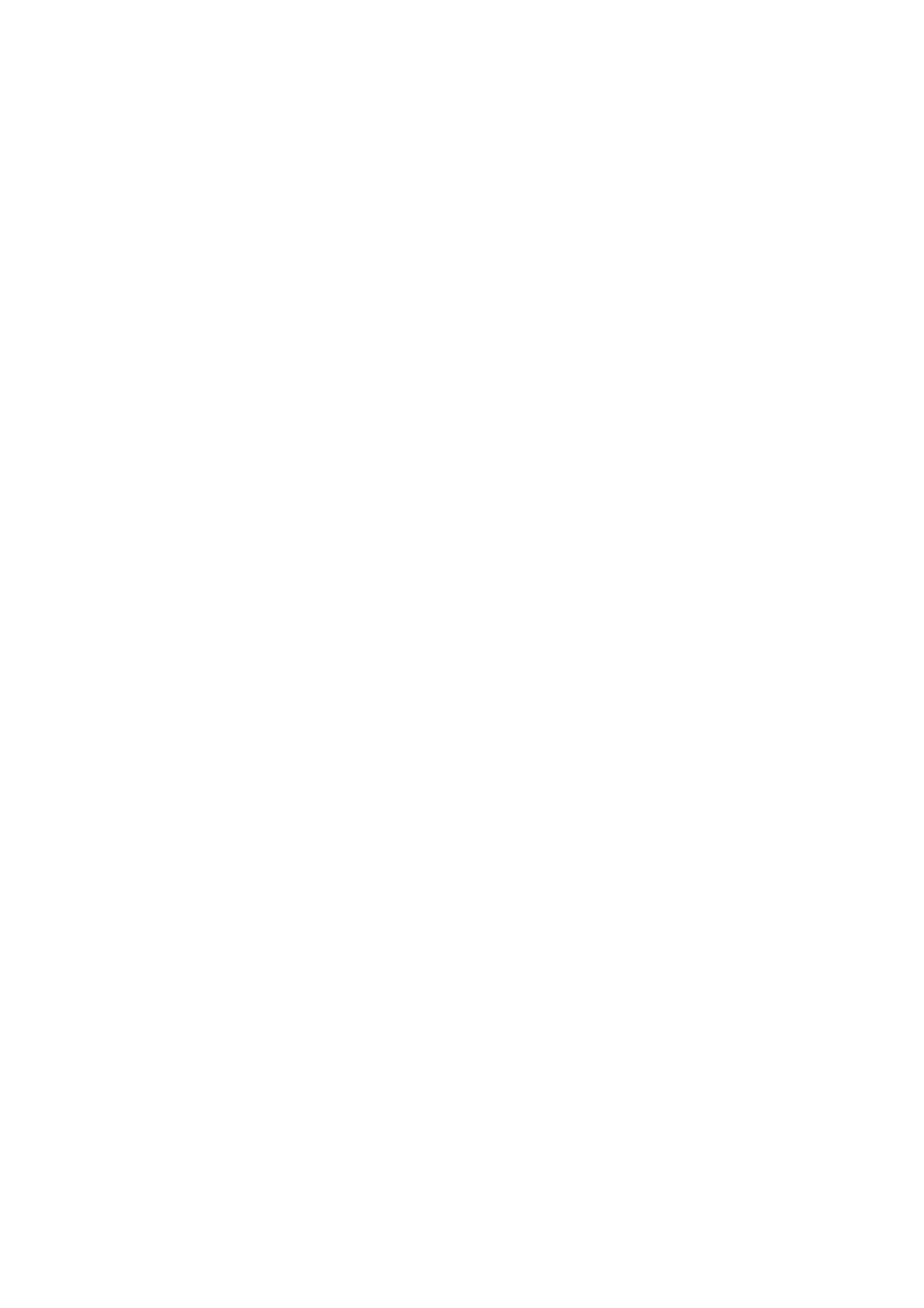#### A Belated Introduction:

## The Breakdown of the EU Constitution

## By Richard Epstein

 On October 14, 2004 it was my great privilege to be asked by New Frontiers to deliver the first in a series of lectures at the Cass Business School, under the Title, "American Lessons for European Federalism: Doubts about the Proposed EU Constitution." The basic point of that lecture was to critique the proposed EU Constitution from the point of view of someone who believed that the American Founding Fathers got it about right on the two key questions of government structure: federalism and individual rights.

The federalism question asks how is power to be distributed across different and overlapping government entities that share the same territory, and answers broadly that local matters should be subject to local decision, while the network aspects of communication and transportation across state lines should be subject to federal regulation whose major purpose is to prevent local blockades of interstate transactions that promise to expand the scope of a general free trade zone. The lesson that one learns from the American experience is that it is difficult to keep that limited conception in place against the enormous, if misguided, political forces that see centralized regulation of local activities as a desirable way to forestall competitive activities in separate states, not promote them.

The individual rights question, insofar as it applies to economic activity, derives from the same underlying Hayekian conviction of the superiority of competitive markets over centralized planning. Its key elements are the protection of private property from occupation or regulation that diminishes its value unless just compensation is provided. There is a critical police power exception to this rule that allows for regulation that is intended to prevent tort-like harms (chiefly trespasses and nuisances) to other individuals, but otherwise it does not afford an implicit benediction to government action that leaves owners in possession of their property, but through one stratagem or another removes the key rights for present use and future development that give property its great value.

The second portion of the system is a commitment to a solid regime of freedom of contract that allows individuals to make and enforce contracts free from the arbitrary impositions of the state. Exceptions also apply to this doctrine, but these are chiefly limited to the control of nasty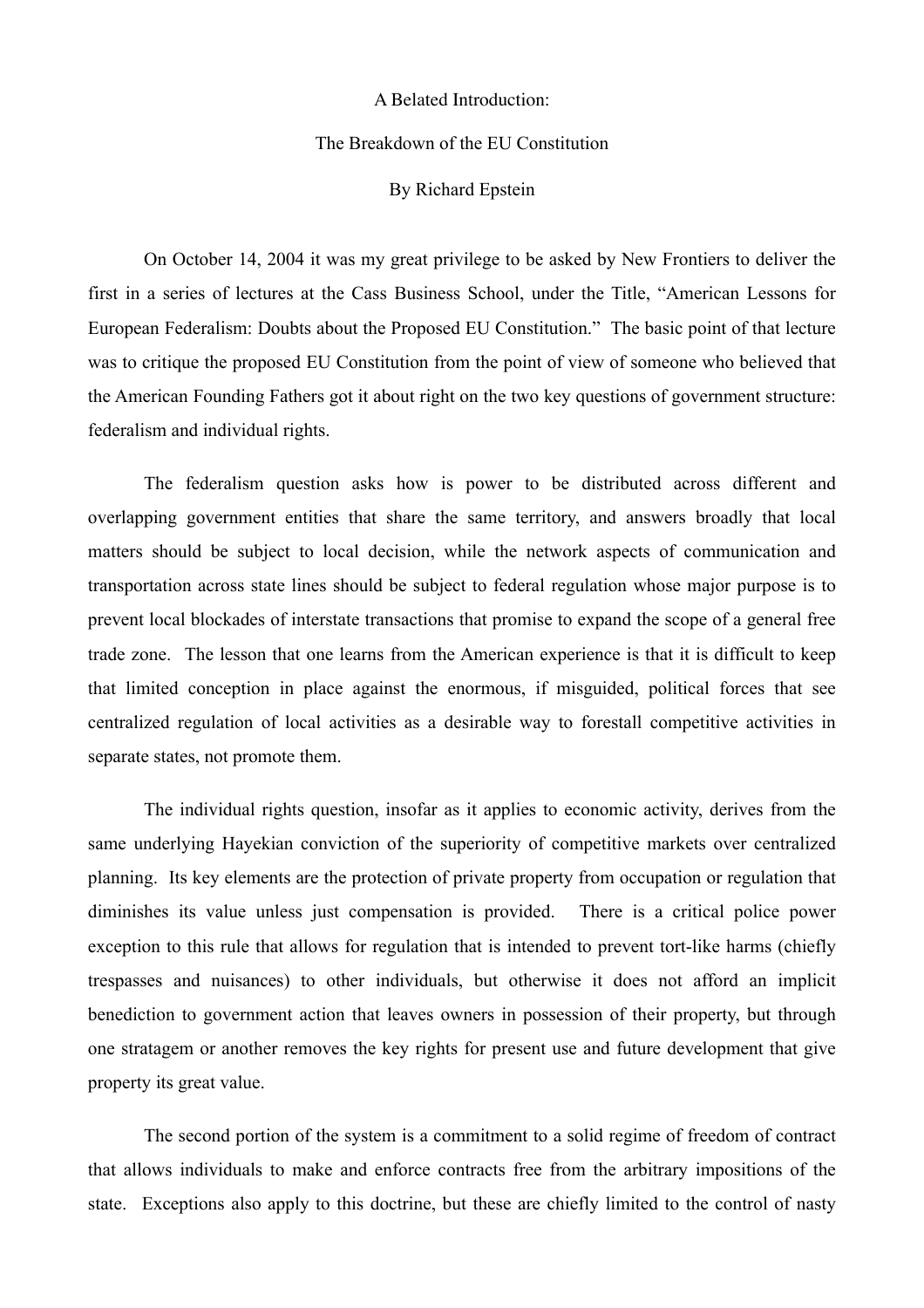external effects — wrongs to third parties again, the control of monopoly and the protection against advantage taking by fraud and duress, especially against the vulnerable portions of the population.

It takes little ingenuity to realize that these programmes are not realised in full either in England or the United States today. Yet by the same token these principles still resonate in political discourse on both sides of the Anglo-American Atlantic, where the moral and economic superiority of socialism, far from being taken as a moral given, is a contestable truth whose validity is subject to ever-greater doubt. The situation on much of the Continent, especially in France and Germany, is quite different. The level of scorn or at least indifference to the principles stated here should be evident in nations that flirt with mandatory maximums for work weeks, guaranteed vacations, and strong protections for local unions.

Viewed from the perspective of the median French or German intellectual, there is much to dislike about the EU Constitution. As I pointed out in the principal lecture, there are many clauses in the Constitution that speak of the creation of open borders and free-trade zones. I have spent much time with serious journalists and intellectuals on the continent who argue that the EU Constitution would work an extensive liberalisation of their own local economies, relative to the *status quo ante* that features a heavy statist hand in all matters great and small. I have no doubt that they are correct in their assessment, and thus sign on to the conventional explanation that the French voted out the EU Constitution because it gave too much scope for open labour and product markets rather than too little. That explanation may not explain the Dutch rejection of the same doctrine, which could easily have been spurred by a deep suspicion that no small country could survive in a large European Union that gave such a diffuse set of powers to the various government agencies housed in Brussels.

Some people might assume that the response of the French vote falsifies the analysis that I gave in the principle lecture. After all, they will say, how can the EU Constitution be too statist if voted down by the French! I am inclined, however, to view it as a confirmation of my earlier views, and for two reasons.

First, there is enough looseness in the joints of this cumbersome agreement for both sides to have genuine doubts as to the extent that their own national visions would have been captured on the ground if the EU Constitution had been put into place. Here, as a general matter, no one should sign on to the pig-in-the-poke in light of the endless degrees of freedom that remain after passage and before implementation.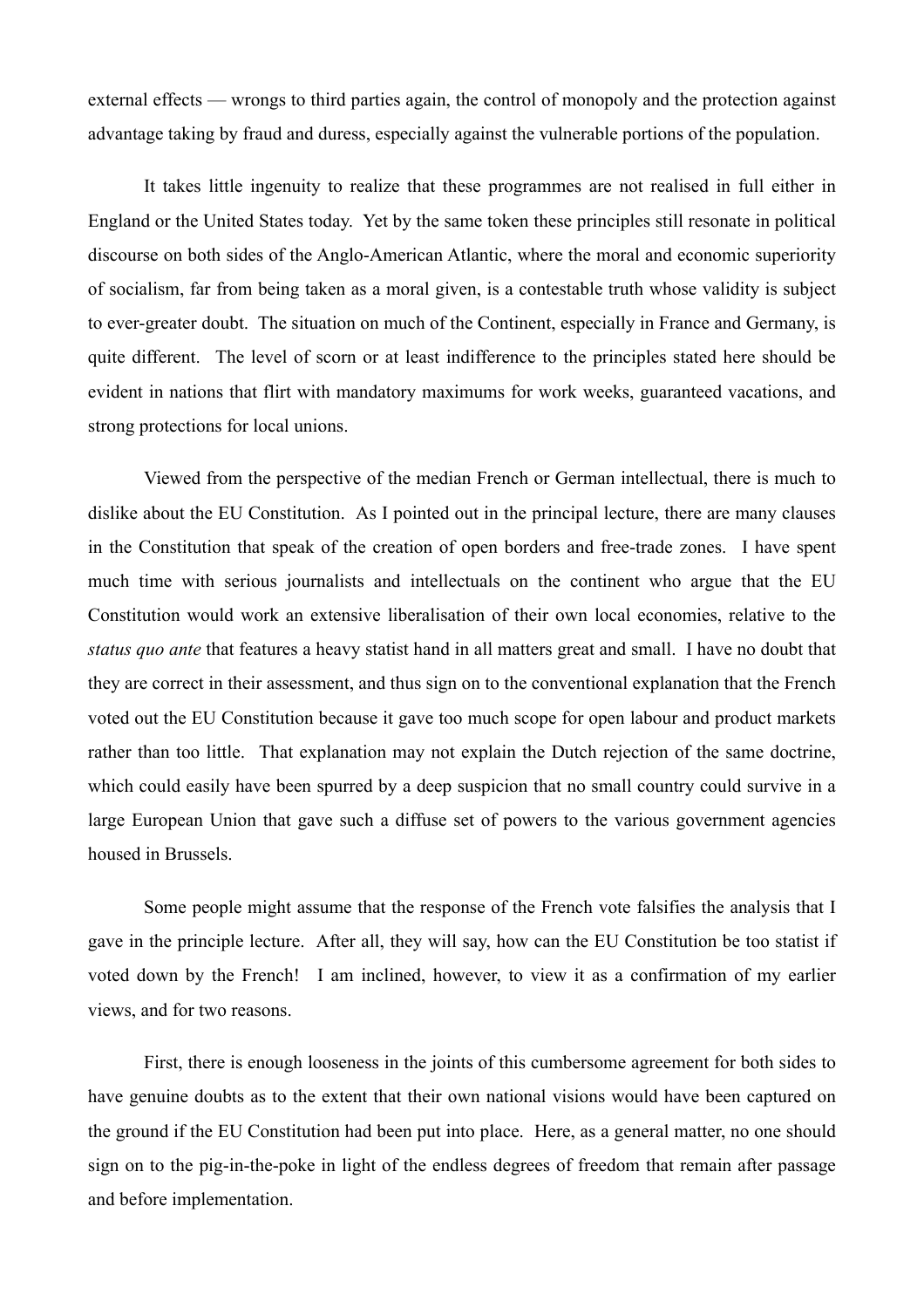Second, the refusal of the French to go along with this proposal only confirms the view that a close union cannot take place between sovereign nations with long traditions of governance that are fundamentally at odds with each other. The usual rule on partnerships, whether commercial or political, is that they do not survive solely because they contain some formal mechanism that allows for the resolution of inevitable differences that crop up along the way. Let those differences be great, and no dispute mechanism will be able to paper over the fundamental disagreement, nor allow the reaching of some compromise that leaves each side feeling good about its own self-image. In straight business terms, the gap between the potential partners was too great for the deal to work.

The result here should therefore be welcomed on both sides: the French did the British a favor by knocking out an agreement that neither side could live with. The important business now on the agenda is to make sure that neither fortress Francen or fortress Great Britain spring up in consequence of this welcome political breakdown. The idea of an expansive trading network that allows for exchange of goods and services among EU members, each of which can subject its own internal economy to whatever regulation (or the absence of regulation) that it chooses, is still an important step on the road to free trade. We do not want any nation to set the labour or environmental standards for its trading partners.

The great risk here is that the removal of internal barriers to trade will be matched by a protectionist wall that surrounds the entire EU. In wake of the failure of the EU Constitution, the next agenda is to make sure that free trade, without shared governance, becomes the goal both within the EU, and between the EU and the rest of its trading partners. Good luck.

Richard A. Epstein

Chicago, Illinois

September 2005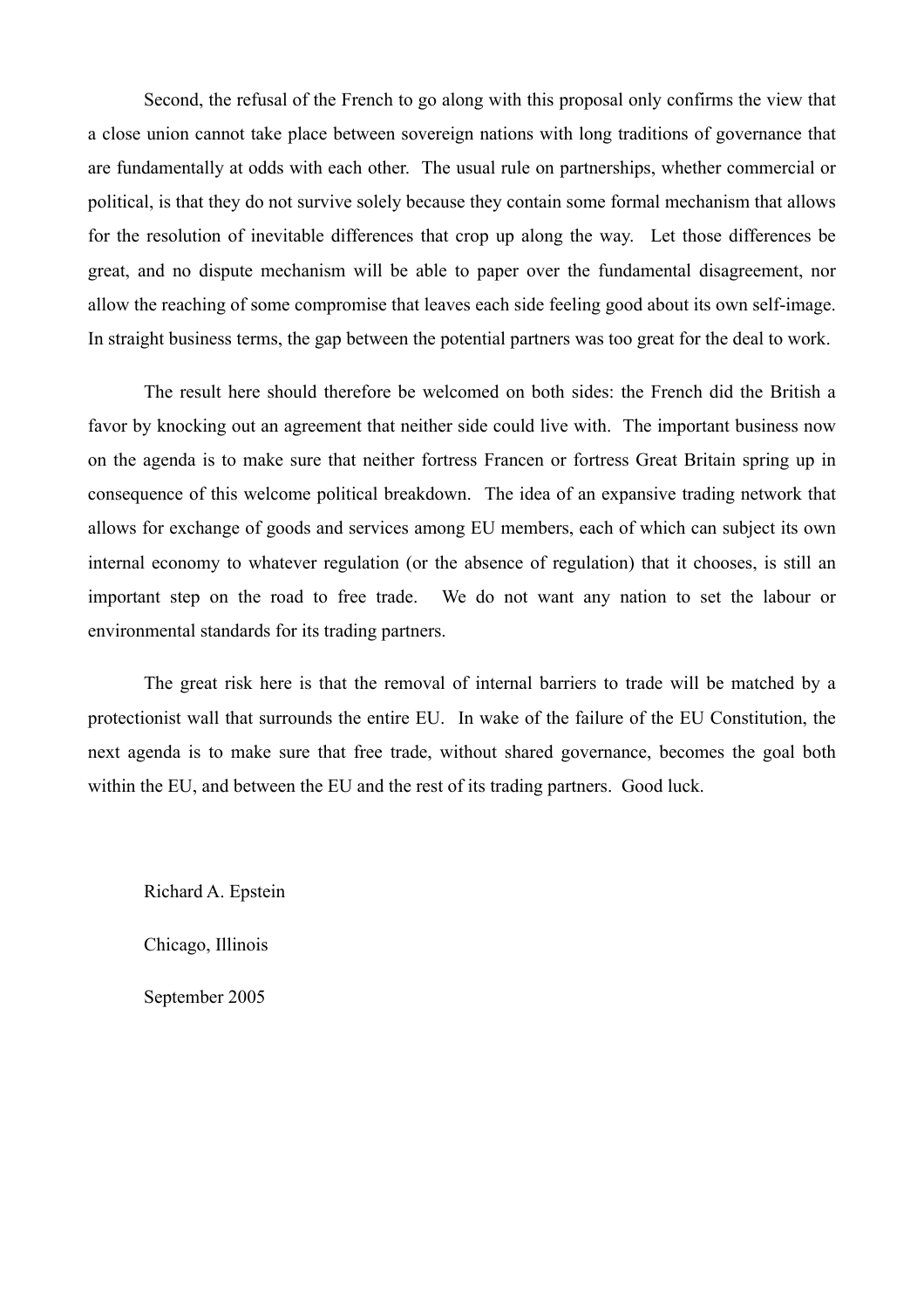# AMERICAN LESSONS FOR EUROPEAN FEDERALISM: DOUBTS ABOUT THE PROPOSED EU CONSTITUTION.

#### **FEDERALIST STRUCTURES AND INDIVIDUAL RIGHTS**

The purpose of this essay is to ask what lessons the members of the European Union might learn from the history and evolution of American Constitutionalism. Those lessons could prove of assistance in the decision on whether to ratify the proposed EU Constitution. Putting the question as I have done represents an odd inversion of the usual course of business. Europe has a longer history than the United States, and we Americans usually have to take our cue from the other side of the Atlantic. But the vagaries of history are such that the USA (with a nod to the Swiss) hit on the system of federalism from the start of our constitutional history and has long watched its many twists and turns with both awe and consternation. The overall estimation is that our grand experiment has proved itself a success, for, as they sang nearly thirty years ago in Robert Altman's *Nashville*, "You must be doin' something right to last 200 years." But something is not everything, and success is not perfection. People on both sides of the Atlantic would do well to learn from our mistakes as well as from our achievements. And to do this we must start with fundamentals about how constitutions are put together.

At the outset, it is useful to note that the American vision of constitutional theory — and it was conscious theory that drove our Constitution — is divided into two parts, each of which is an essential part of the entire picture, and both of which, together, translate well into the European context. The first of these deals with the structural provisions of the Constitution. The second deals with the direct protection, usually through constitutional entrenchment, of particular substantive individual rights against legislative or executive nullification. Both of these are implicated in the current drive toward an EU Constitution, so it is worthwhile to give a brief outline of the place that each component occupies in the overall scheme of the American constitutional law.

On the first front, one key structural element of the American Constitution requires the division of power among different layers of government under the federal principle.[1](#page-11-0) The key

<span id="page-11-0"></span><sup>&</sup>lt;sup>1</sup> In this essay I do not discuss the separation of powers, which give different branches of government different roles. That division among the legislative, executive, and judicial branches has helped stem hasty and ill-considered laws, but its force has been diluted, for example, by the rise of independent administrative agencies, such as the Federal Communications Commission and the National Labor Relations Board, that have both administrative and judicial powers. The vast power of the European Commission raises concerns on this issue that I shall not address here.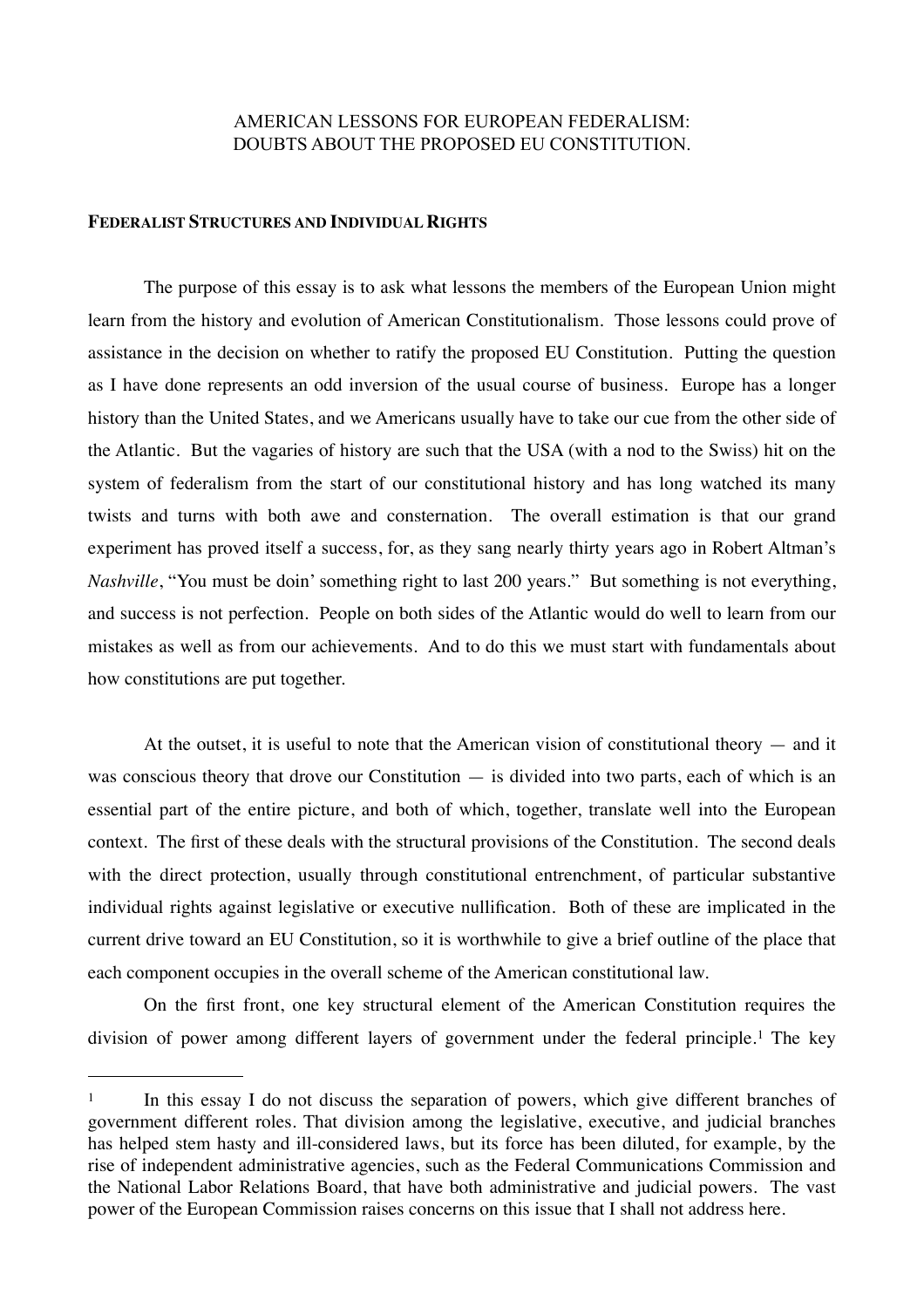political principle that animates this division is in some sense more important than the particular strategy for its implementation. Quite simply, the American Constitution starts from an assumption about the flawed character of human beings, many of whom are driven by a form of self-interest that allows them to achieve great heights in the one moment and to do horrible things in the next. Individuals can misbehave not only as private citizens, but also as lawmakers or administrative officials. Political agencies are imperfect operations, subject to capture by faction, so that on average it becomes sensible to slow down the law-making process, even at the cost of blocking some desirable legislation.

The evolution of American federalism is of relevance because a federalist structure is contemplated in the current EU Constitution. In the United States, this layered division of authority is a throwback to an administrative structure that operated in colonial times. Before independence, each of the thirteen colonies had the power to govern locally, subject to some general oversight by the Crown. Come the American Revolution, the Crown was displaced by the United States government in Washington. But on the original view, the federal government had only few and enumerated powers, while the diffuse mass of general powers remained in the states. That division slowed down the operation of government, but over time it has been transformed, so that powers that were once definite and limited have become largely unbounded through an aggressive reading of the so-called Commerce Clause: "Congress shall have the power…to regulate Commerce with foreign Nations, and among the several States, and with the Indian Tribes." [2](#page-12-0) Here, the changes in the relationship between the two levels of government have been all the more dramatic because the underlying textual provision has itself remained unaltered. The question whether this transformation is evidence of a prudent judicial evolution or lawless constitutional behavior is quite up for grabs, and depends critically on the view as to the proper use of government power in the first place—that most ultimate of political questions.

Our basic federalist provisions, then, offer their fair share of transformative surprises. So too does the second set of basic provisions in the United States Constitution, namely, those that guarantee various individual rights against either the federal government, the states, or both. Here the theory was that liberty and property were in general the primary goods, so that laws that impaired the obligation of contract, interfered with the free exercise of religion, abridged the freedom of speech, deprived people of their property without just compensation, or deprived them of due process of law were beyond the power of Congress or the states to enact—at least without some strong reason for so doing. Just what kind of reason counts as strong enough offers enough complexity to last a lifetime.

<span id="page-12-0"></span><sup>&</sup>lt;sup>2</sup> U.S. CONST. art I.,  $\S$  8, cl. 3.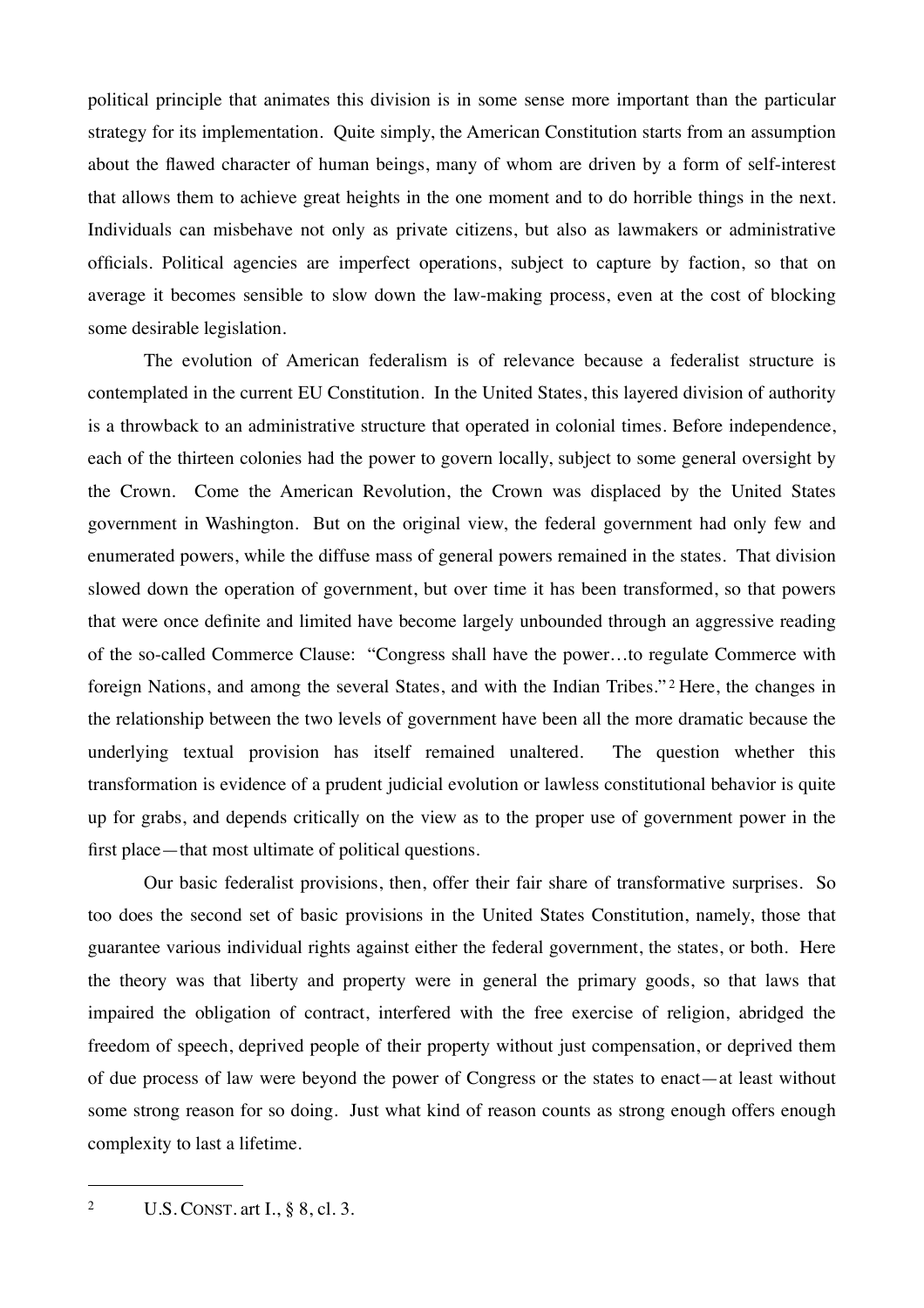Within the American framework, the protected rights have a Lockean caste, with a stress on liberty and property that is not found, at least in equal measure, in the proposed EU Constitution. Yet even the relatively consistent intellectual orientation embodied in the text has not prevented a judicial transformation in the treatment of individual rights. Not surprisingly, that transformation has been driven by the same intellectual world-view—the rise of the modern welfare state—that drove the parallel changes in the American conception of its federalist institutions. Historically, the protection of property and contract insulated wide swaths of competitive conduct from state regulation, while allowing the state to control private monopolies.

Since the New Deal, it is a matter of politics whether the state should create or suppress monopolies, and it has done as much of the former as it has of the latter in agriculture, labor and business. The traditional guarantees of individual rights remain strong for the most part in areas of speech and religion, but they have largely eroded on questions of property and economic liberties. Mixed cases, such as those which regulate campaign finance, draw an uncertain response, although as of late, the Progressive influence (which sees a need to keep money out of politics) has led the Court to sustain complex legislation against constitutional challenge. Looking back over the entire package, it is hard to understand how all these changes came about, or whether everything had to happen the way it did. Looking forward it is well-nigh impossible to predict the further evolution of these broad provisions, all of which cry out for a degree of precision that the constitutional text itself does not, and in all likelihood cannot, provide.

On every dimension, then, there is, as a brute political fact, less predictability about the business of constitutional law than one might have supposed. Certainly anyone who thinks that the law evolves independent of the will of the judges has not encountered the work of the most influential, and often the most able, members of the United States Supreme Court. Adopting a constitution, even a well-drafted constitution, is a bit like buying a pig in a poke. The question here is not whether there are right and wrong interpretations of particular provisions. I think that typically there are. But the operative question is the extent to which the "right" interpretations will dominate in practice, or be pushed aside as other views take over. There are many views in line with the American New Deal that I am happy to dismiss as wrong, but the positions that I deplore are frequently well accepted and often fiercely defended within the profession, often on grounds that insist on both their fidelity to text and their functional validity in modern circumstances. As a descriptive matter, the range of possible variance in interpretation of provisions is in practice always larger than some rule-bound vision of law might suggest.

The proposed European Constitution bears some relationship to the American version at least insofar as it contains both structural provisions and guarantees of individual rights. Both of these assume forms that are quite different from the American because of historical and intellectual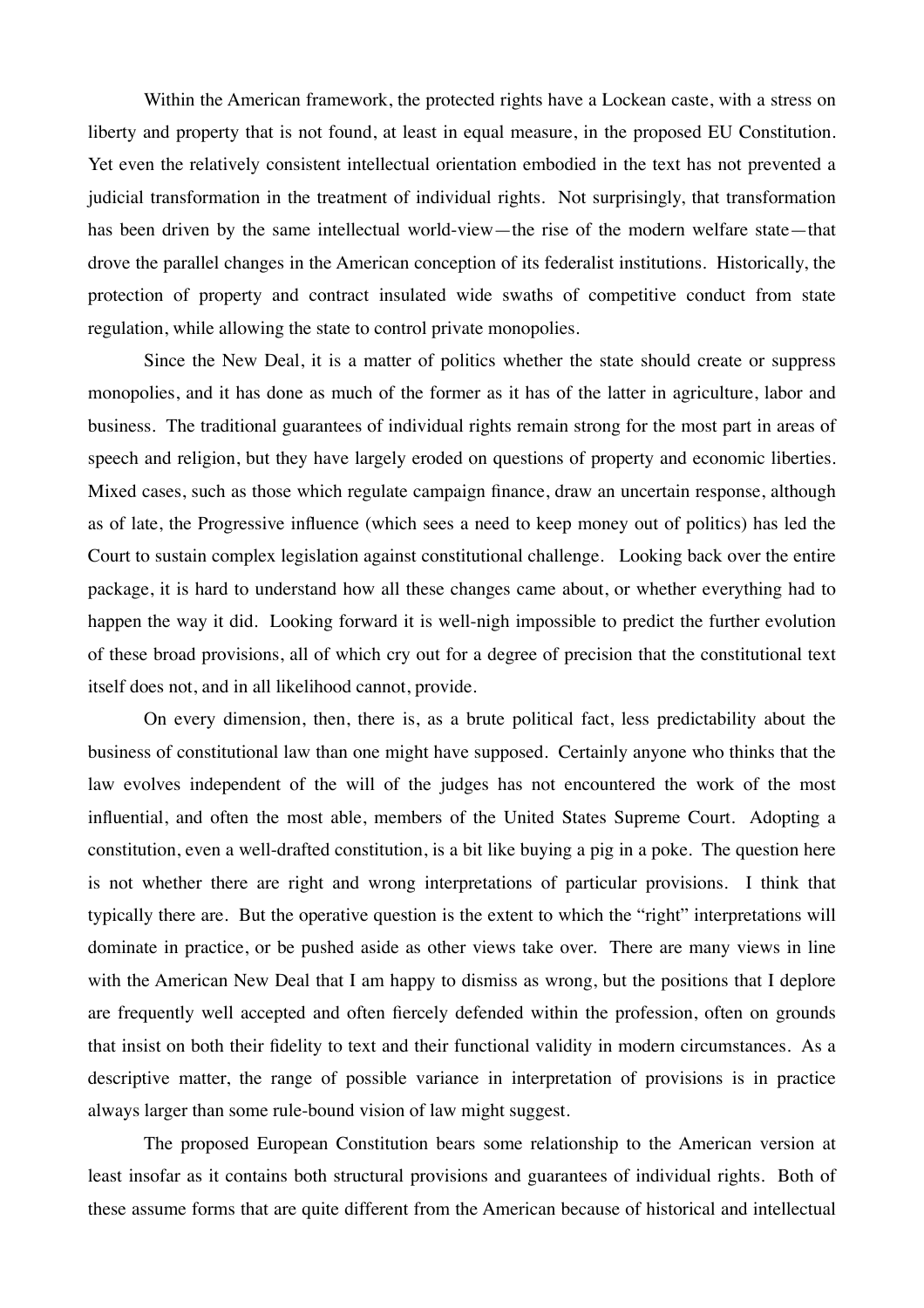differences. The first difference is that the separation of the various nation-states of Europe is deep and enduring. The current rapprochement has taken place in the aftermath of two bloody wars in the last century. And even when those wounds have healed, the differences in tradition and language among the various EU members will be far greater than they are among the various states of the United States: I have lived in Illinois for over 30 years, but do not think of myself as a citizen of that state, even though the Fourteenth Amendment to the Constitution so provides.[3](#page-14-0) State citizenship in the United States matters much less in practice than national citizenship in the EU, which no one can ignore.

The second difference relates to orientation. There is little question that the original design of the American Constitution stressed strong protections for liberty and property as these terms were understood by John Locke, for example, so that limited government was the order of the day. With time, and over much resistance, the Constitution received an interpretation that allowed the social welfare elements of Franklin Roosevelt's New Deal to be incorporated into the legislation of the day.[4](#page-14-1) But the EU Constitution builds in broad swaths of the strong-government tradition at the ground floor, so that its provisions speak both to the protection of individual rights and to the advancement of some broad conception of the common good in the same breath, which creates an internal textual tension that makes interpreting the EU Constitution a trickier affair than interpreting the American Constitution.

Given the limits on interpretation, the larger task of constitution building is fraught with inescapable difficulties. The question is whether that undertaking is worth the candle. In my view, the answer to that question is an emphatic no. So long as the individual nation states wish to keep their own military and foreign affairs operations separate and distinct from each other's, then a modest EU that creates a free-trade zone is likely to do better than a more extensive constitutional system that provides the Brussels establishment with a strong dose of legislative and administrative power. I reach this conclusion not as a neutral observer of either American or European affairs, but as a believer in the original choices of the American Constitution who is deeply troubled by the conscious twentieth century departures from eighteenth century principles. That said, my deep misgivings about key substantive aspirations of the proposed EU Constitution, when combined with any realistic assessment of the difficulties of constitution making, counsel for caution: work for open trade in goods and services, but beware of the perils of full constitutional integration.

<span id="page-14-0"></span><sup>&</sup>lt;sup>3</sup> "All persons born or naturalized in the United States and subject to the jurisdiction thereof, are citizens of the United States and of the State wherein they reside."

<span id="page-14-1"></span><sup>&</sup>lt;sup>4</sup> For discussion of these trends, see RICHARD A. EPSTEIN, FREE MARKETS UNDER SIEGE: CARTELS, POLITICS AND SOCIAL WELFARE 28-32 (Institute of Economic Affairs 2004).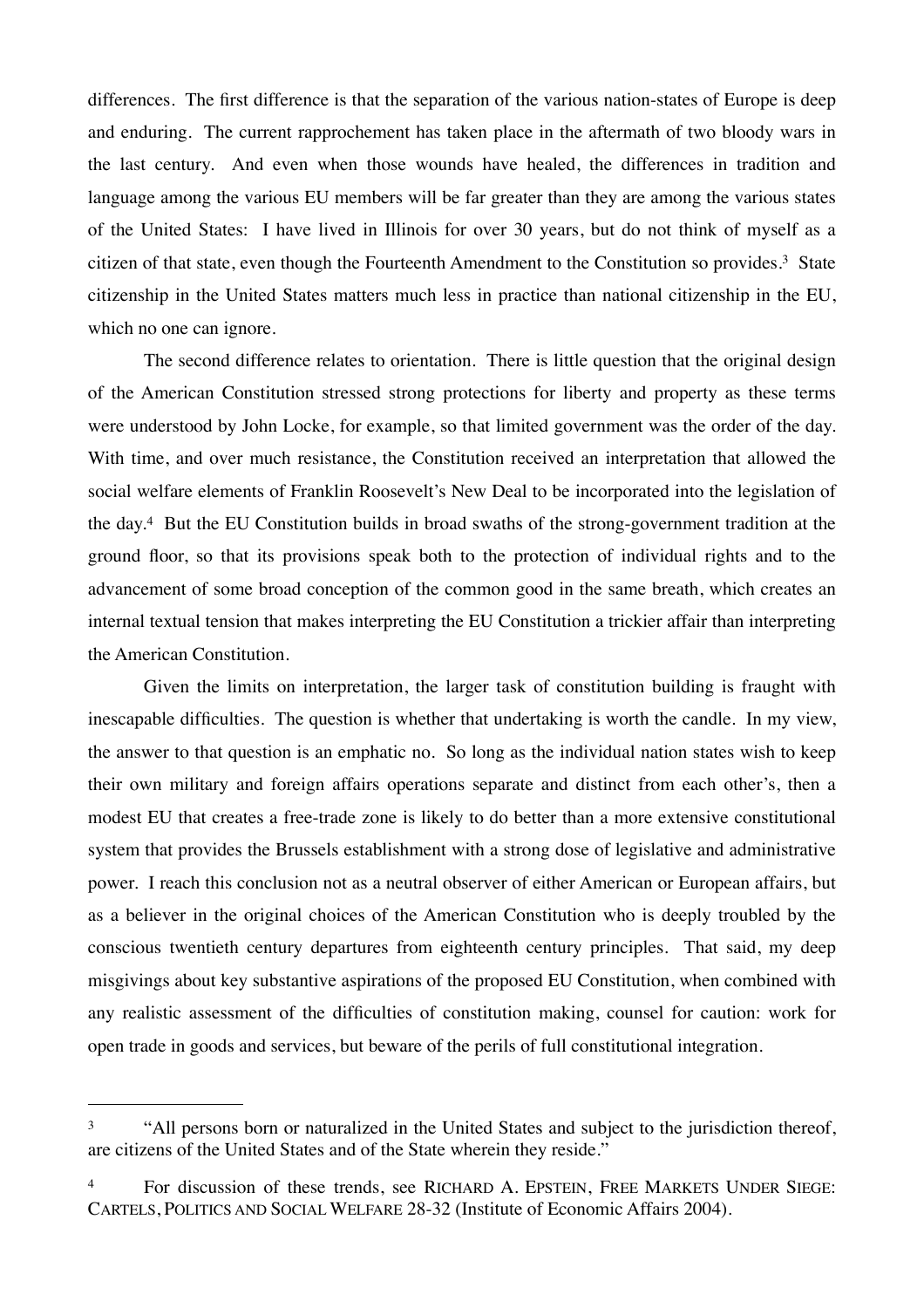In order to see how these themes play out, let me take in turn the questions of federation and separation of powers, and then address those of individual rights.

**FEDERALISM:** Rather than plunge into the particulars of any given constitutional scheme it is useful to start with the prior general question: why might a group of individuals or states (that difference sometimes counts as critical) choose to embrace the federal solution at all? To that query, we should be cautious about accepting some self-evident truth that two or more political entities should align themselves in this fashion whenever they perceive gains from cooperation. Cooperation is a necessary condition for thinking about closer ties. But it is hardly a sufficient condition for federation in any form. By way of analogy, when we look at the behavior of nonterritorial firms, we see that they adopt all sorts of different cooperative arrangements. At one pole, some firms choose to merge, which would be the equivalent of establishing a single larger state without any federal features at all. At the other pole, some firms decide that no long term relationship is appropriate. They retain frosty relations at a distance or enter into spot contracts with each other over particular transactions or problems, but every joint project remains on a regime of case-by-case consent. Between those two extremes, it is possible for firms to enter into long term contracts with each other, such as pooling agreements or joint ventures. And these have the analogy of entering into leagues or perhaps customs unions, in which entities trade and cooperate without any explicit governance structure that covers the transactions. Federalism is analogous to only the fourth alternative, in which two corporations become subsidiaries of a third which holds some degree of control over them. That is not precise, but for our purposes, the federal solution presupposes at least two levels of governance, where the sovereignty of each level is preserved in at least some domains. Federalism generates by far the most complex structure of any of the arrangements that we have seen. The question is what potential gains would justify the use of that general approach.

One key to answering this question turns on the level of heterogeneity among the various groups within the overarching political entity. If the relevant differences, whether on attitudes, language, or wealth, are exceedingly large, then few gains from permanent cooperation are likely to be achieved even if the populations are geographically close to each other. Quite the opposite, the situation is like that of France and Germany in 1900. The long border was a source of anxiety for both.

At the other extreme, if there is a perfect identity of interest along ethnic and social lines, then often the formation of a single nation is appropriate, where the difficulties of running a large nation are met by the creation of administrative districts that do not possess the level of autonomy that is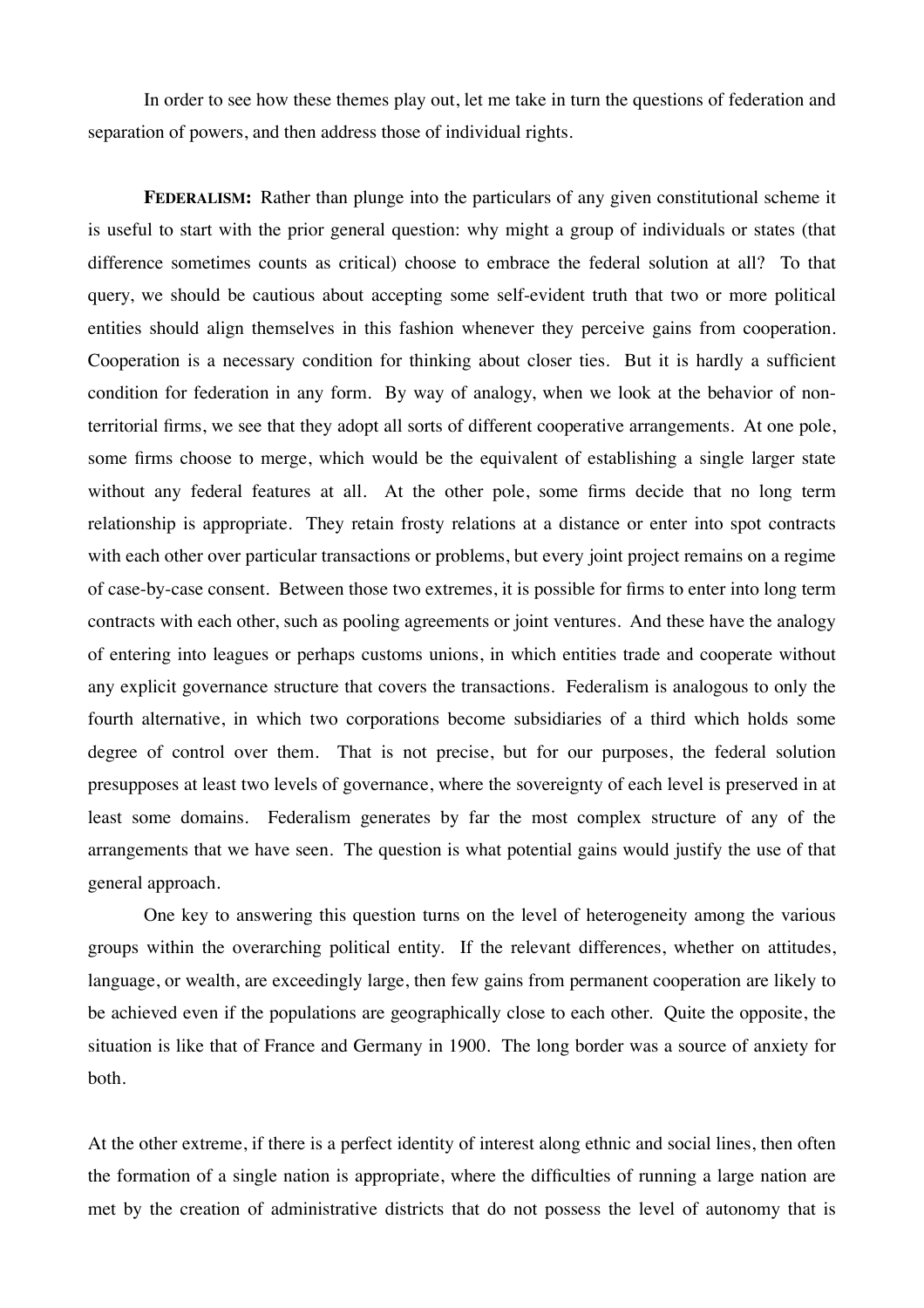found in independent states: the formation of Germany and of Italy might fall into that category. Hence the federalist situation often comes about where there is agreement on some issues, and disagreement on others, so that the separate units are willing to cede some but not all power to the center. Yet even this is not a fully accurate statement of current affairs, because there has to be some reason to think that the centralization will lead to a more efficient discharge of the relevant functions. How might that be?

Here there are by and large three different kinds of issues that could arise. The first of these is military, and the question is whether the federalist solution confers some advantage on that front over separate entities. The second is economic, and the issue here is whether the federal situation allows for the coordination and/or expansion of markets. The third is social, which asks whether any differences in language, religion or tradition preclude the level of trust that is needed for the limited cooperation required by a federalist entity? Using this prism it becomes possible to examine some of the concrete historical issues that faced the United States when its leaders came together to discuss the difficulties of the Articles of Confederation and consider the formation of a more perfect union.

The first question is that of military engagement. The key condition that led to the creation of the United States was the strong perception that the loose alliance and treaty of friendship that had been the order of the day under the Articles of Confederation were not strong enough to allow the nation to ward off external threats, of which the British and the French were surely the main ones. So here the centralization deviated from the old rules of the Confederacy and allowed the use of national taxes (not found under the Articles of Confederation) to raise and maintain an army and navy.[5](#page-16-0) The states were still in the picture because one of the key provisions of our Constitution was the creation of state militias that were trained under a regimen, or discipline, that had been provided by the United States, but was implemented by the states individually[.6](#page-16-1) These militias could be called up into national service for specified causes, including the suppression of rebellion and

<span id="page-16-0"></span><sup>5</sup> U.S. CONST. art. I, § 8, cl. 11: ("Congress shall have the power . . . To raise and support Armies, but no Appropriation of Money to that Use shall be for a longer Term than two Years"); *Id*. art. 1, § 8, cl. 12 ("To provide and maintain a navy.").

<span id="page-16-1"></span><sup>6</sup> *Id.* art. 1, § 8, cl. 15 ("To provide for organizing, arming, and disciplining the Militia, and for governing such Part of them as may be employed in the Service of the United States, reserving to the States respectively, the Appointment of the Officers, and the Authority of training the Militia according the discipline [training rules] prescribed by Congress.").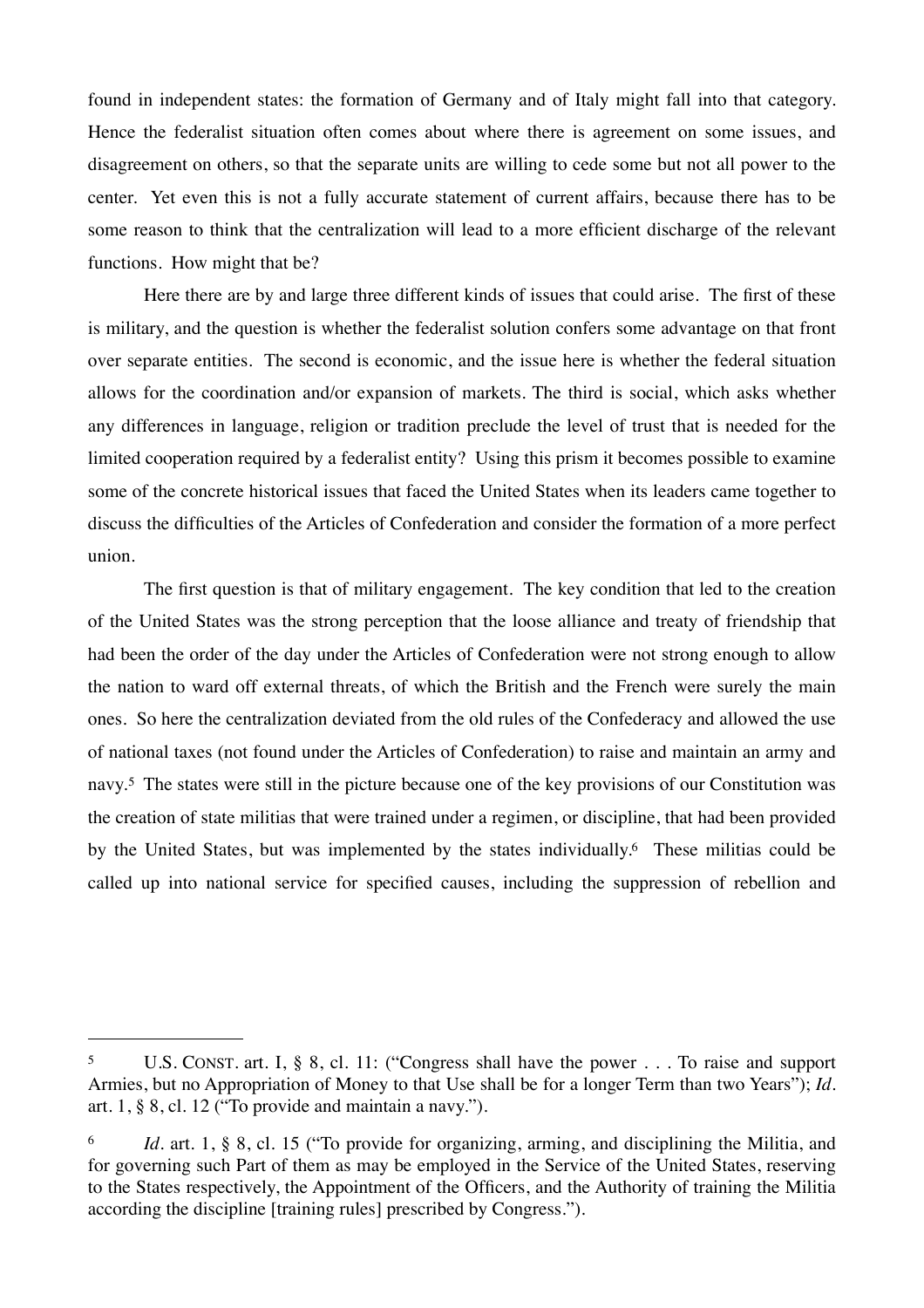repelling external invasion,<sup>7</sup> but not to fight an aggressive war overseas, as they did in World War I, when the entire structure collapsed.<sup>[8](#page-17-1)</sup>

With the concentration of military power at the center came a second feature, the centralization of control over foreign affairs. In dealing with this issue, the Articles of Confederation gave the individual states some running room to enter into various alliances and treaties, subject to Congressional oversight. But the United States Constitution places a flat prohibition on the practices, which is strongly structural in that the Congress is not allowed to grant its consent to them[.9](#page-17-2)

These two features reflect major changes in American sentiment on the critical issues of federal power over foreign affairs and the use of military force. But neither change, it seems to me, is on the cards for the EU. The point is surely correct even if we focus attention only to the original members of the EU, given the strong differences on these matters between the British on the one hand and the Germans and the French on the other. A unified foreign policy and military posture becomes politically impossible with the expansion of the alliance, creating even greater heterogeneity. Nor does any such change seem strictly necessary for defensive purposes. It would not do much against terrorism. Given the implosion that is taking place in Russia, with its declining population, low birth rate, shorter life expectancy, and high disease rate, the EU faces no strong military threat from the East that calls for unification. There are in a word no military reasons to form the EU. Rather, there are strong separate military traditions, and while the proposed EU Constitution calls for some general strengthening of the cooperative work, it leaves the ultimate control over the use of force in the hands of its member states.<sup>10</sup> Even so, that is not likely to be a major agenda item given the tendency to free-ride on the United States and to a lesser extent Great Britain. But if so, then the question is why bother with the Union at all?

<span id="page-17-0"></span><sup>7</sup> *Id.* art. 1, § 8, cl. 15 ("Congress shall have the power . . . .To provide for calling forth the Militia to execute the Laws of the Union, suppress Insurrections and repel Invasions").

<span id="page-17-1"></span><sup>8</sup> *See* Selective Draft Law Cases, 245 U.S. 366 (1918).

<span id="page-17-2"></span><sup>9</sup> U.S. CONST. art. I, § 10, cl. 1 ("No state shall enter into any Treaty, Alliance, or Confederation"). There is no provision for a Congressional waiver such as that which is found in Art. I, § 10, cl. 2, dealing with taxation of imports and exports: "No State shall, without the Consent of the Congress, lay any Imposts or Duties on Imports or Exports, except what may be absolutely necessary for executing it's inspection Laws." Note, nothing is said as to how that consent is determined: majority of each house or what; I am not aware that this has been ever tested, so strong has the prohibition been.

<span id="page-17-3"></span><sup>10</sup> *See, e.g.,* Treaty Establishing a Constitution for Europe, Art I-41(2) ("The common security and defence policy shall include the progressive framing of a common Union defence policy. This will lead to a common defence, when the European Council, acting unanimously, so decides.").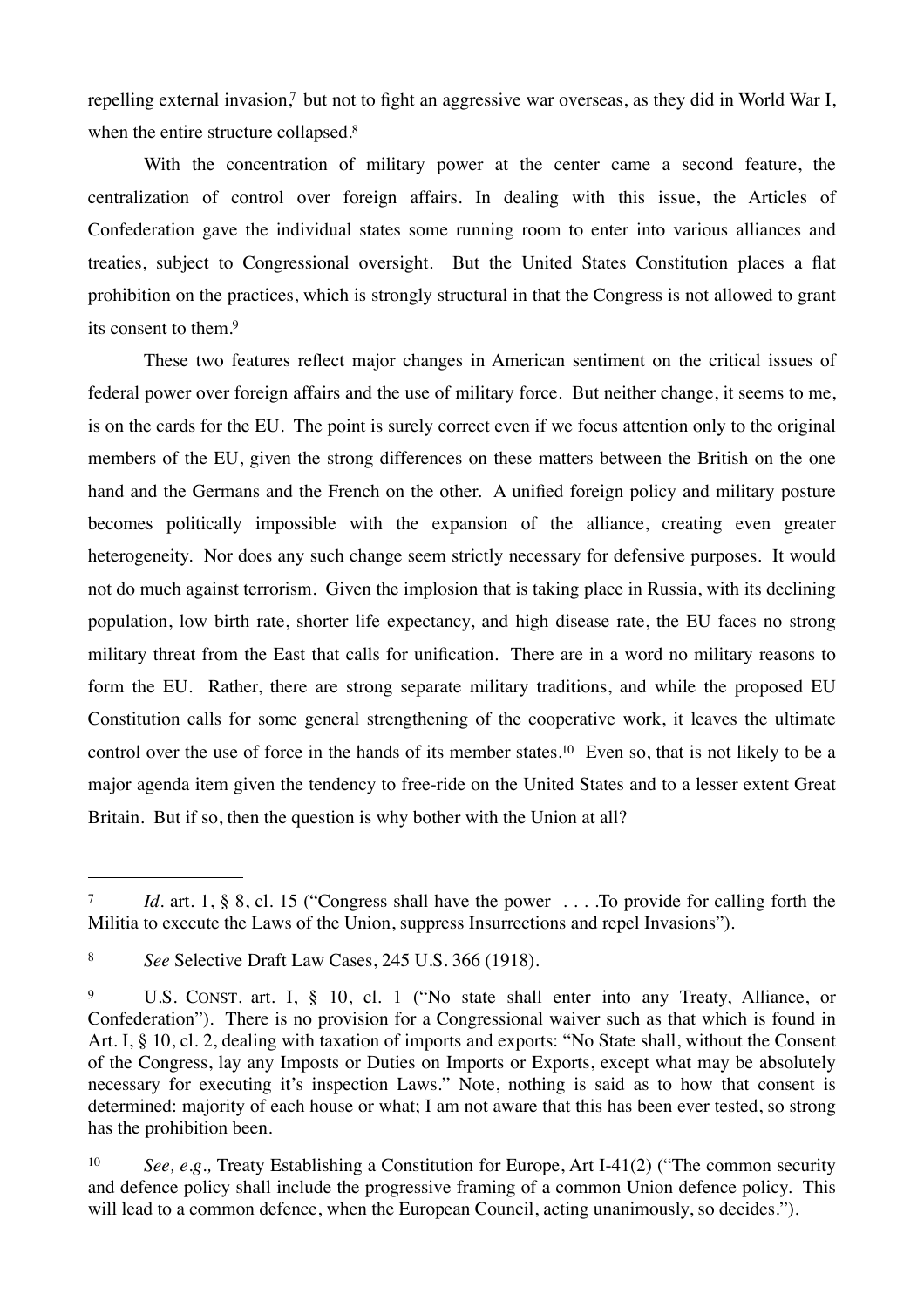The answer to this question has to lie in the realm of trade. It was one of the great features of the United States that it worked hard to create some form of free-trade zone. On this point there is much to be said in favor of the version found in the Articles of Confederation. Here I note that the mutual friendship and intercourse provision in Article IV guaranteed free citizens, vagabonds, paupers and fugitives from justice excepted, access to all the privileges and immunities of free citizens (i.e. not slaves) in the several states.[11](#page-18-0) It gave protection to ingress and regress, what we should call entry and exit, and made it clear that the general rule was that the duties, imposts and restrictions on outsiders - a phrase that I should read comprehensively – should be identical those on insiders. That nondiscrimination regime means that we can have certain degrees of difference in the internal constitution of each state, but these variations should not work to the advantage of the insiders against the outsiders. It is a powerful theme to which we shall return.

Of equal importance in the Articles of Confederation is the want of any power in the central government to regulate the trade and commerce among the several states, so much so that one weakness in the Articles of Confederation is that they provide no mechanism, and no centralized system of judicial review, to respond to claims that some local rules violate the basic provisions, or to design and implement some form of relief in the event that a violation is found. But even though the nondiscrimination provision in the Articles of Confederation may have been too weak—the Articles were in effect for only about eight years—we do know that the provision was not too strong in its content. The block on state power did not create a comprehensive form of national power.

With the adoption of the United States Constitution, the perceived weaknesses of the Articles of Confederation led to a strong increase in the level of coordinated power at the center. I have already referred to the dominance of the federal government in military and foreign affairs. To that development, we have to add changes in the system of taxation, which gave the federal government a direct source of revenue that was independent of the generosity of the states.[12](#page-18-1) In

<span id="page-18-0"></span><sup>11</sup> Articles of Confederation art. 4 (1781) ("The better to secure and perpetuate mutual friendship and intercourse among the people of the different States in this Union, the free inhabitants of each of these States, paupers, vagabonds, and fugitives from justice excepted, shall be entitled to all privileges and immunities of free citizens in the several States; and the people of each State shall free ingress and regress to and from any other State, and shall enjoy therein all the privileges of trade and commerce, subject to the same duties, impositions, and restrictions as the inhabitants thereof respectively, provided that such restrictions shall not extend so far as to prevent the removal of property imported into any State, to any other State, of which the owner is an inhabitant; provided also that no imposition, duties or restriction shall be laid by any State, on the property of the United States, or either of them.")

<span id="page-18-1"></span><sup>12</sup> U.S. CONST art. I, § 8, cl. 1 ("The Congress shall have Power To lay and Collect Taxes, Duties, Imposts and Excises . . . .").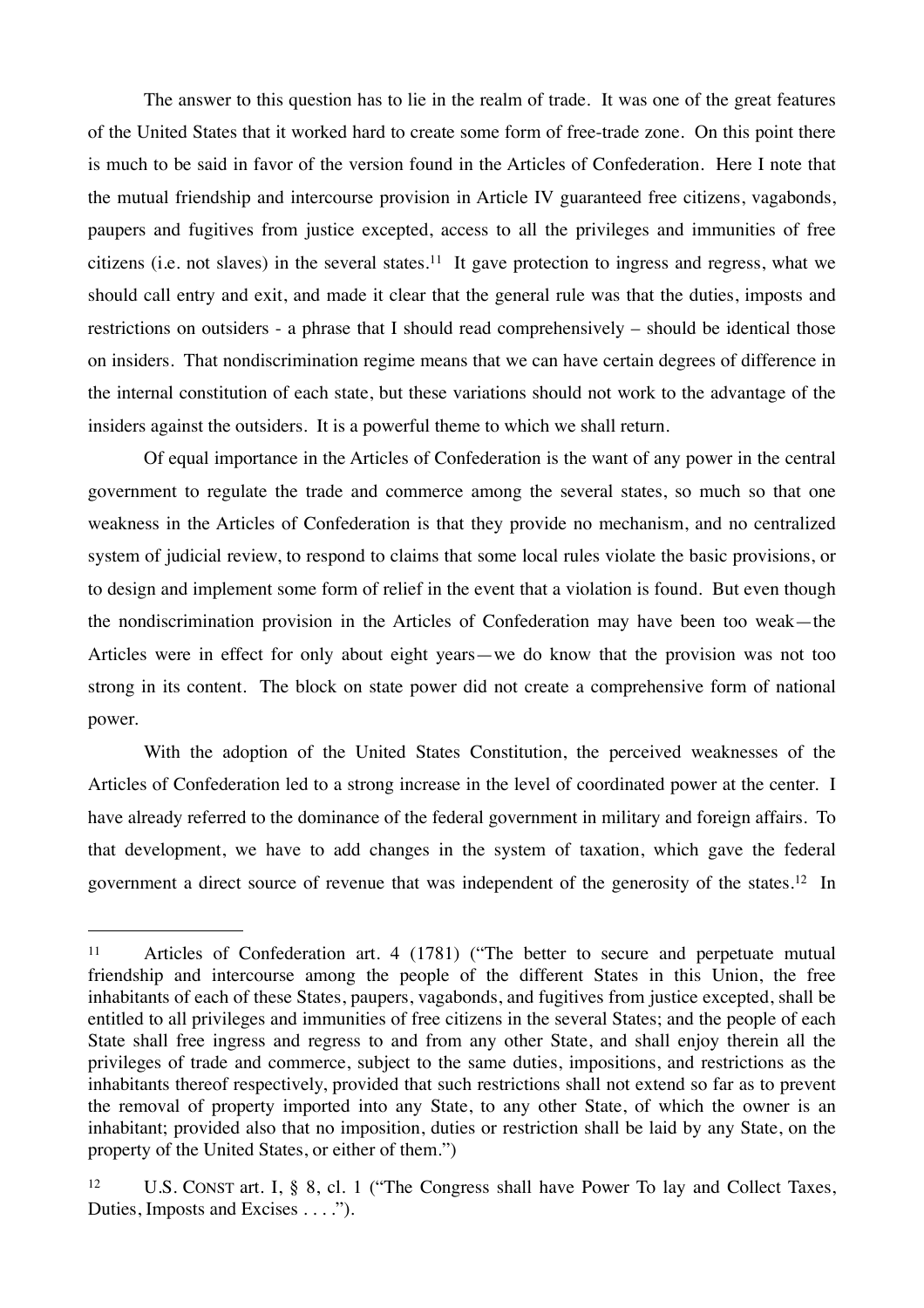addition, it had a Supreme Court and the possibility (immediately exercised) to create an independent system of lower federal courts.[13](#page-19-0) It also adopted a unitary chief executive to allow for the expedition in the enforcement of the laws that matched the caution in enacting them.[14](#page-19-1)

Even with those changes, the challenges to free commerce and trade come from two sources, both of which had to be addressed. The first of these is the several states, each of which could be tempted once the ink on the agreement is dry, to adopt various restrictions that favor them over all others. The second is from the federal government which could put some uniform scheme in place that might have served the interests of this or that industry but which would have retarded the free trade within the union that Article IV of the Articles of Confederation helped to preserve.

The first challenge was handled through explicit limitations placed on the power of the states. The first of these, which is a slimmed down version of the privileges and immunities clause of the Articles of Confederation, reads: "The Citizens of each State shall be entitled to all Privileges and Immunities of Citizens in the several States." [15](#page-19-2) That does not give any protection to aliens, which is a mistake. On its face, it is unclear whether it applies only to natural persons or whether corporations are included, a position that was ultimately rejected[;16](#page-19-3) and it lacks the particular provisions on ingress and regress, and any explicit reference to the nondiscrimination principle found in Article IV of the Articles of Confederation. It is an important provision, but it is hard to resist the temptation to conclude that on balance it amounts to a retreat from the earlier version. That loss, however, is made up in part by other provisions in the United States Constitution. Among these, one of great note is that no state shall pass any law "impairing the obligation of contract." [17](#page-19-4) The scope of that provision was untested when it was drafted, and in the end by the narrowest of margins, it was read in *Ogden v. Saunders* only to protect existing contracts from state nullification by laws altering property rights, but to have no impact on those contracts that were

<span id="page-19-0"></span><sup>13</sup> *Id.* art. III, § 1.

<span id="page-19-1"></span><sup>14</sup> *Id.* art. II. § 1, cl. 1 ("The executive Power shall be vested in a President of the United States of America.") One person, not a committee, would be in charge.

<span id="page-19-2"></span><sup>15</sup> *Id.* art. IV, § 2, cl. 1.

<span id="page-19-3"></span><sup>16</sup> *See* Paul v. Virginia, 75 U.S. 168 (1868). Here again there is nothing inexorable about the decision. The term citizen appears also in Article III, section 2, which defines the scope of the judicial power to hear controversies "between citizens of different states." The complications of this head of diversity jurisdiction are enormous, but it has never been held that corporations are systematically excluded from federal courts under this provision. Rather for these purposes a corporation is "deemed" a citizen of the place where it is incorporated or where it has its principal place of business. 28 U.S.C. § 1332(c)(1).

<span id="page-19-4"></span><sup>17</sup> U.S. CONST. art. I, § 10, cl. 1.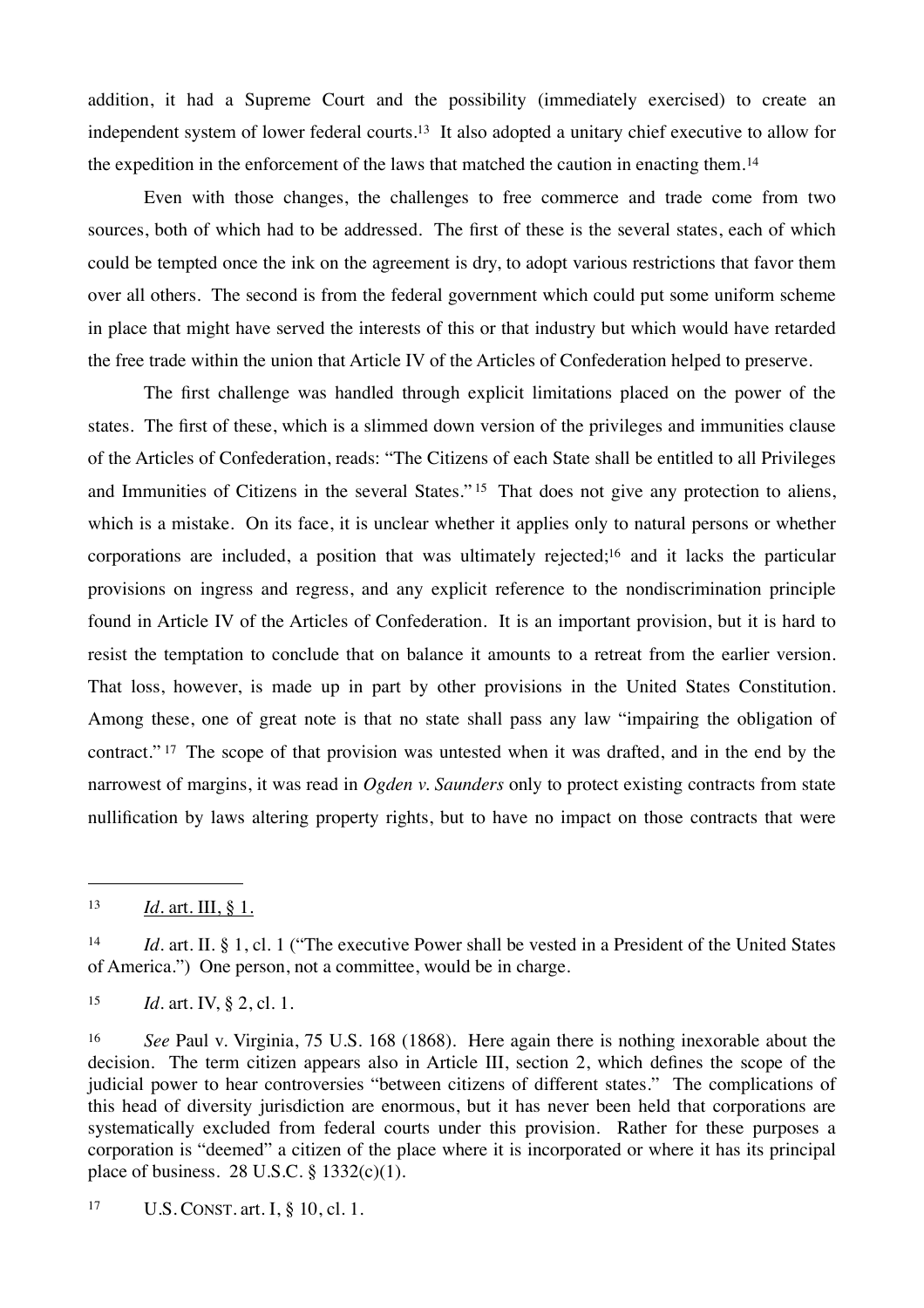created after the passage of such laws[.18](#page-20-0) Settled expectations thus received protection (which was eroded in the New Deal),<sup>19</sup> but the provision was not read to protect trade and intercourse generally, by forbidding state interference in property rights for contracts that had not yet been made, although Justices Marshall and Story, dissenting in *Ogden,* both read the provision in that fashion.

A third provision of some importance was the import/export clause, which placed sharp limitations on the power of the states to impose these various levies.<sup>20</sup> And just to make sure that the laws were properly restricted, the states were not allowed to keep the profits from these exactions. These proceeds had to be remitted to the Congress, which dulled the incentive to impose levies, even if it did not eliminate it. Of course provisions of this sort would be subject to evasion. One such effort in *Brown v. Maryland* was to impose a tax on importers for the privilege of doing business that was not tied explicitly to the volume of business so done.<sup>21</sup> But Chief Justice Marshall took a hostile view of the provision in the decision for two reasons. He opposed it because it undermined congressional power to control interstate trade: the effort to avoid congressional consent was pretty thin, but not wholly idle. He was committed to the ideal of an open free trade union along the lines of that in the Articles, at least insofar as that trade was threatened by the actions of individual states, and not the United States. In so deciding, he set out a theme that remains true in the US until this day. Free trade is the highest good against state regulation of interstate commerce. Free trade is one value that stands tall among many in the face of federal regulation of the same activities. Ironically, I suspect that Maryland's statutory scheme would have been inconsistent with Article IV of Articles of Confederation, but, given their short history no one can be sure.

Fourth, the limitations on state power were expanded in the aftermath of the Civil War with the passage of the 14th Amendment, which provides that no state shall "deprive any person of life, liberty, or property, without due process of law."<sup>22</sup> Among the many protean applications of this

<span id="page-20-0"></span><sup>18</sup> 25 U.S. 213 (1827).

<span id="page-20-1"></span><sup>19</sup> *See, e.g.,* Home Bldg. & Loan Ass'n. v. Blaisdell, 290 U.S. 398 (1934) (allowing suspension of the collection of mortgages during the depression).

<span id="page-20-2"></span><sup>20</sup> U.S. CONST. art. I, § 10, cl. 2 ("No State shall, without the Consent of the Congress, lay any Imposts or Duties on Imports or Exports, except what may be absolutely necessary for executing it's inspection Laws: and the net Produce of all Duties and Imposts, laid by any State on Imports or Exports, shall be for the Use of the Treasury of the United States; and all such Laws shall be subject to the Revision and Controul of the Congress.").

<span id="page-20-3"></span> $21 \qquad 25 \text{ U.S. } 419 \text{ (1827)}.$ 

<span id="page-20-4"></span><sup>&</sup>lt;sup>22</sup> U.S. CONST. amend. XIV,  $\S$  1.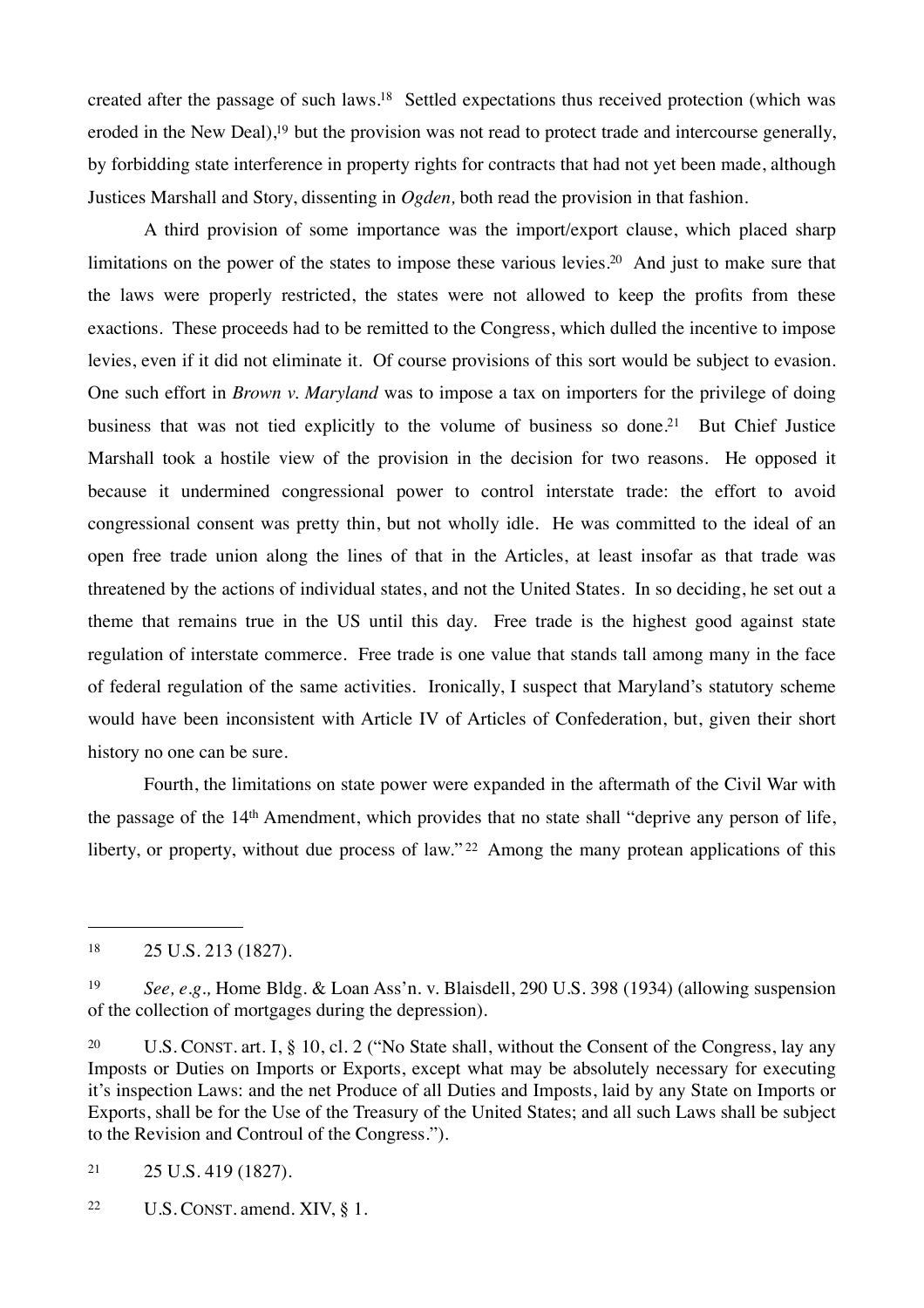provision was its application to efforts to impose extraterritorial taxes or differential taxes on outsiders[.23](#page-21-0)

Taken as a whole, the decided cases on this topic have gone a long way to replicate the nondiscrimination regime that is found in the Articles of Confederation, and to insulate free trade across state boundaries from provincial legislation. In dealing with interstate transactions, the level of judicial scrutiny is high, so high in fact that it reaches taxes that are neutral in form but which are intended to impose a differential burden on the outsiders for the benefit of the locals.[24](#page-21-1) It is hard to identify these taxes at the outset, but once they are detected they can be neutralized, and with some exceptions the courts have worked fairly well on this element.

The rules here do allow for some deviation for the nondiscrimination principle that carries over from international agreements, such as those from the World Trade Organization. The movement of goods and people across borders not only facilitate gains from trade but could also carry infection and disease that any state should be able to guard against. If the only peril comes from without, then it is wasteful and counterproductive to impose restrictions on local individuals and firms. Suppose a threat to local flora and fauna only comes from out-of-state plants or animals. Tough restrictions are appropriate, but it is senseless to impose them on locals who do not have the same condition, almost by definition.<sup>25</sup> It is a bit like a requirement that all citizens, including males, undergo pregnancy tests. Some discrimination is necessary for the rule to work. The only question is whether there is a legitimate justification for its use.

The impact of local preferences on interstate commerce has also arisen in other contexts, including in the great case of *Gibbons v. Ogden,* where New York state provided one favored firm an exclusive franchise to use steam engines in local waters[.26](#page-21-3) That does not look like any tax or impost on commerce, but it surely will reduce the ability of outsiders (and insiders) to take advantage of the efficient modes of transportation. Yet there is nothing explicit in the Constitution that deals with the spillovers that these domestic restraints have on interstate commerce. The resolution of this dispute thus directs the inquiry to the Constitution's affirmative grant of power to the United States, which has no counterpart under the Articles of Confederation.

<span id="page-21-0"></span><sup>23</sup> See, .e.g., Nippert v. Richmond, 327 U.S. 416 (1946) (stating general prohibition on discriminatory taxation).

<span id="page-21-1"></span><sup>24</sup> See, e.g., American Trucking Ass'n v Scheiner, 483 U.S. 266 (1987) (invalidating discriminatory tax on trucks).

<span id="page-21-2"></span><sup>25</sup> See, e.g., Maine v. Taylor, 477 U.S. 131 (1986).

<span id="page-21-3"></span><sup>26</sup> 22 U.S. 1 (1824), discussed *infra*.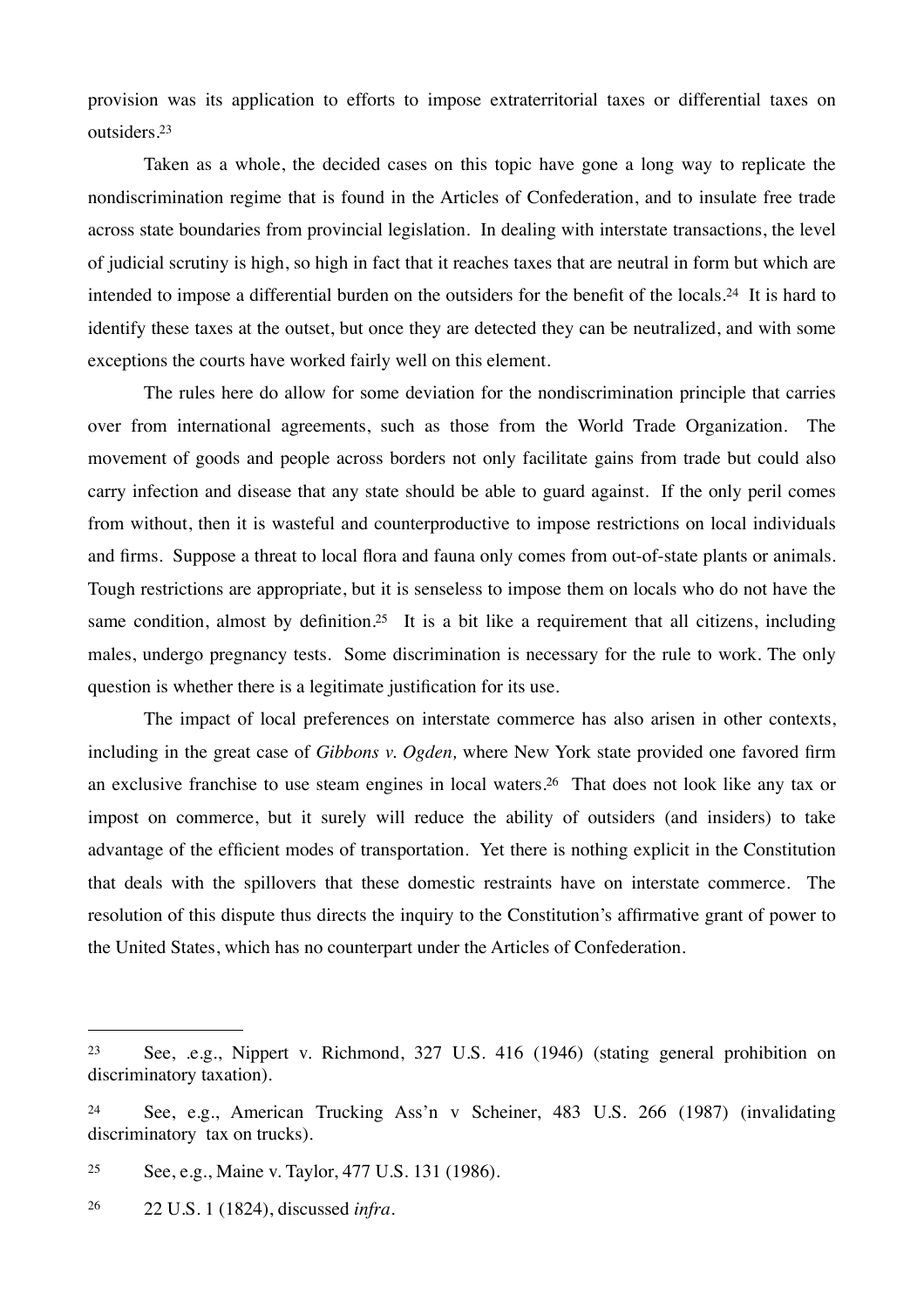As noted earlier, the question with regard to the Constitution's principal enumerated power is what it means to say that Congress has the power to regulate commerce "among the several States." Here, in an object lesson for the EU, the law has evolved in response to two issues, decided seriatim: first, we ask what Congress can do under this power; and second whether the Commerce Clause of its own force imposes any restrictions on what the states can do on their own initiative. In both these questions, the interpretation of the clause has taken the law down novel paths that could not have been foreseen by anyone who confined their attention to the language and structure of the basic text. The response to the first question led the huge and unexpected expansion of the federal power - let the EU beware - that distorted the basic relations between the federal and state governments. The response to the second is a happy tale whose chief consequence has been to impose further limitations on the state power to disrupt interstate trade and commerce, which has been one of the successes of the Union. It is useful to talk about each in some degree.

The first point to know about the Commerce Clause is that it meant what it said. This gave Congress the power to regulate. That regulation could be for good purposes or for bad. It might count as a good purpose if Congress had passed a uniform commercial code dealing with sales of goods and contracts of carriage that involved deals with more states than one. But the ironic history has been that the various uniform sales and carriage of goods acts have usually been state undertakings inspired by the National Conference of Commissioners on Uniform State Laws, which by and large has been in favor of standardization and free exchange. The provisions have been supported by key national players, such as the banks, and at least in commercial contexts have operated as forces for good. The United States Congress has played little or no role in this development except perhaps in those cases where the United States or one of its instrumentalities is a party to the particular transaction, where it has a more parochial interest that is at stake. All this is not to say that there are no early statutes passed under the Commerce Clause that have sensible purposes. It could easily be that the early licensing statutes that gave federal registration to ships engaged in commerce could have had desirable effects, but licenses should make one nervous because their inherent power of exclusion could be used for protectionist purposes, such as requiring only American crews on boats that ply American waters.

On the other side of the ledger, the power to regulate commerce could be used for purposes that are wholly inconsistent with free trade. The risk here is not one that emerged only after the Constitution was adopted. Quite the opposite, this mercantile project was one of the reasons why the Federalists, led by Alexander Hamilton, wanted to secure a strong power for Congress over commerce in order to protect American interests from competition by foreign nations. These are Hamilton's words: "By prohibitory regulations, extending, at the same time, throughout the States,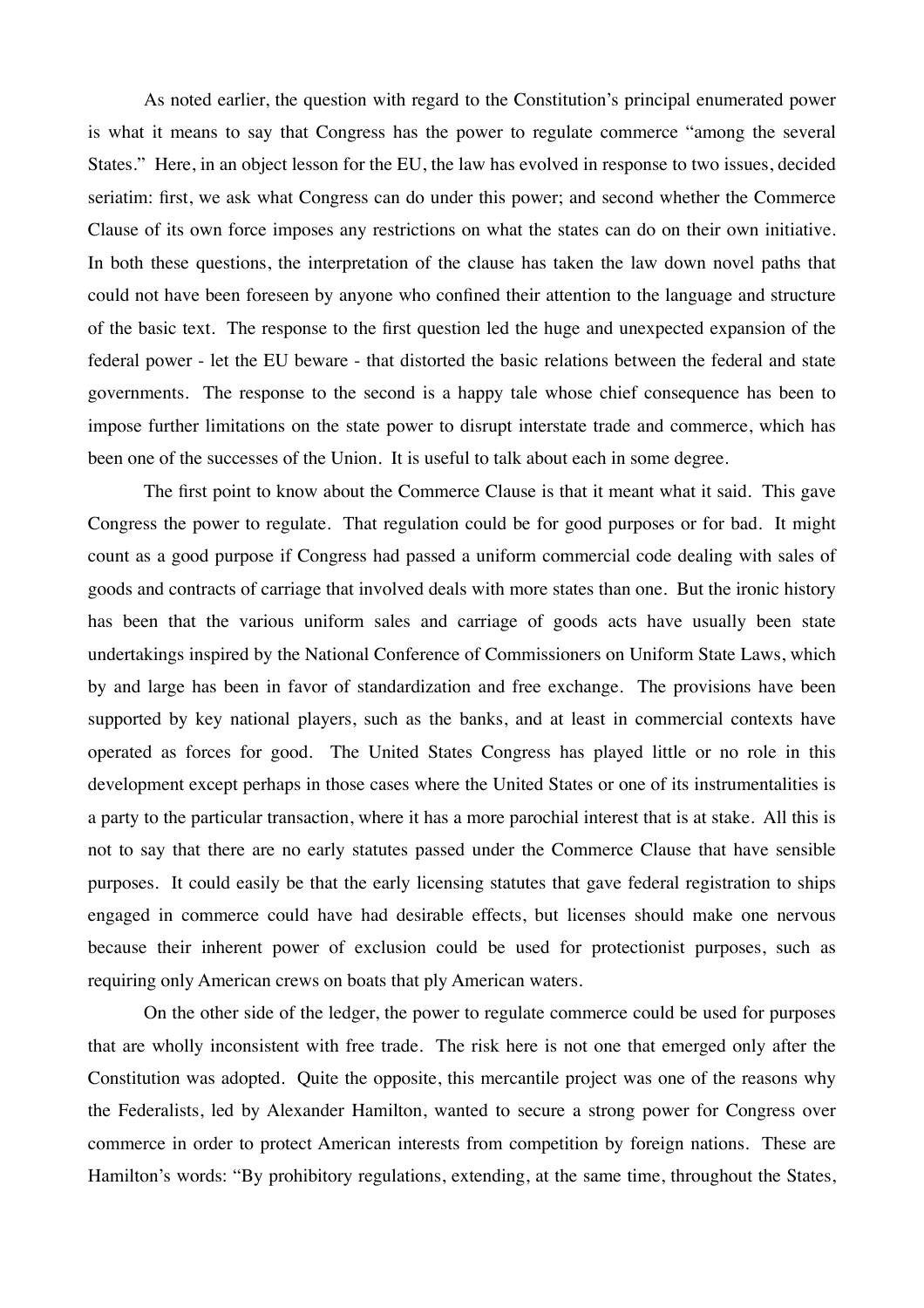we may oblige foreign countries to bid against each other, for the privileges of our markets."<sup>27</sup> In this regard, it seems clear that the purpose of regulation was, in the strong modern sense, to control access to markets, and to limit the terms and conditions on which trade took place. Regulation was not used solely in the benign Lockean sense that allows government to "regularize" transactions in property, as the English Statute of Frauds did in 1677 when it eased the challenges for conveyancing, making wills and dealing with guarantees.[28](#page-23-1) Given that extensive federal clout was contemplated on the foreign side, it is hard to read the power to "regulate commerce" as implying a different meaning for interstate transactions than it has for foreign ones. The federal government had the option of imposing strong control over commerce that fell within its power, but the reach of that option was limited. It applied only to commerce among the several states. So the question is what it means to talk about commerce, and when is it among the several states?

On this score it was apparent from the outset that there was a serious tension between the powers of the federal and state governments. Yet the issue only came to a boil in the Supreme Court in 1824 when Chief Justice Marshall handed down his decision *Gibbons v. Ogden*, [29](#page-23-2) where the fates put him on the good side. At issue in that case was whether New York state could grant a valid exclusive license to use steam power in New York waters in ways that would block another carrier's interstate journey from Elizabethtown, New Jersey to New York City. Here the tension could be viewed as one between the forces of free trade and state monopoly, or it could be viewed as one between state and federal power. Chief Justice Marshall was the champion of federal power and was uncertain whether the powers conferred on the central government were strong enough to allow the Union to endure (which it almost did not). His overriding concern placed him squarely on the side of Union, which meant that in *Gibbons* he had to defend free trade against the local franchise. So he made two moves. His first was to insist that the power over commerce covered both trade among the several states and navigation, e.g., the entire journey from its start in the interior of one state to its conclusion in the interior of another. He therefore found it clear that the proposed interstate journey of Gibbons was subject to congressional regulation.

But did Congress exercise that power? In fact Congress had passed "an act for enrolling or licensing ships or vessels to be employed in the coasting trade and fisheries, and for regulating the same." <sup>30</sup> There is nothing that makes it crystal clear that the federal licensing scheme precludes the state monopoly. It could be treated as a safety measure that required minimum standards for boats

<span id="page-23-3"></span><sup>30</sup> *Id.* at 2.

<span id="page-23-0"></span><sup>27</sup> THE FEDERALIST NO. 11, at 63 (Alexander Hamilton) (Clinton Rossiter ed., 1962).

<span id="page-23-1"></span><sup>28</sup> Statute 29 Car, C. 3 (1677). AN ACT FOR THE PREVENTION OF FRAUDS AND PERJURIES

<span id="page-23-2"></span><sup>29</sup> 22 U.S. 1 (1824).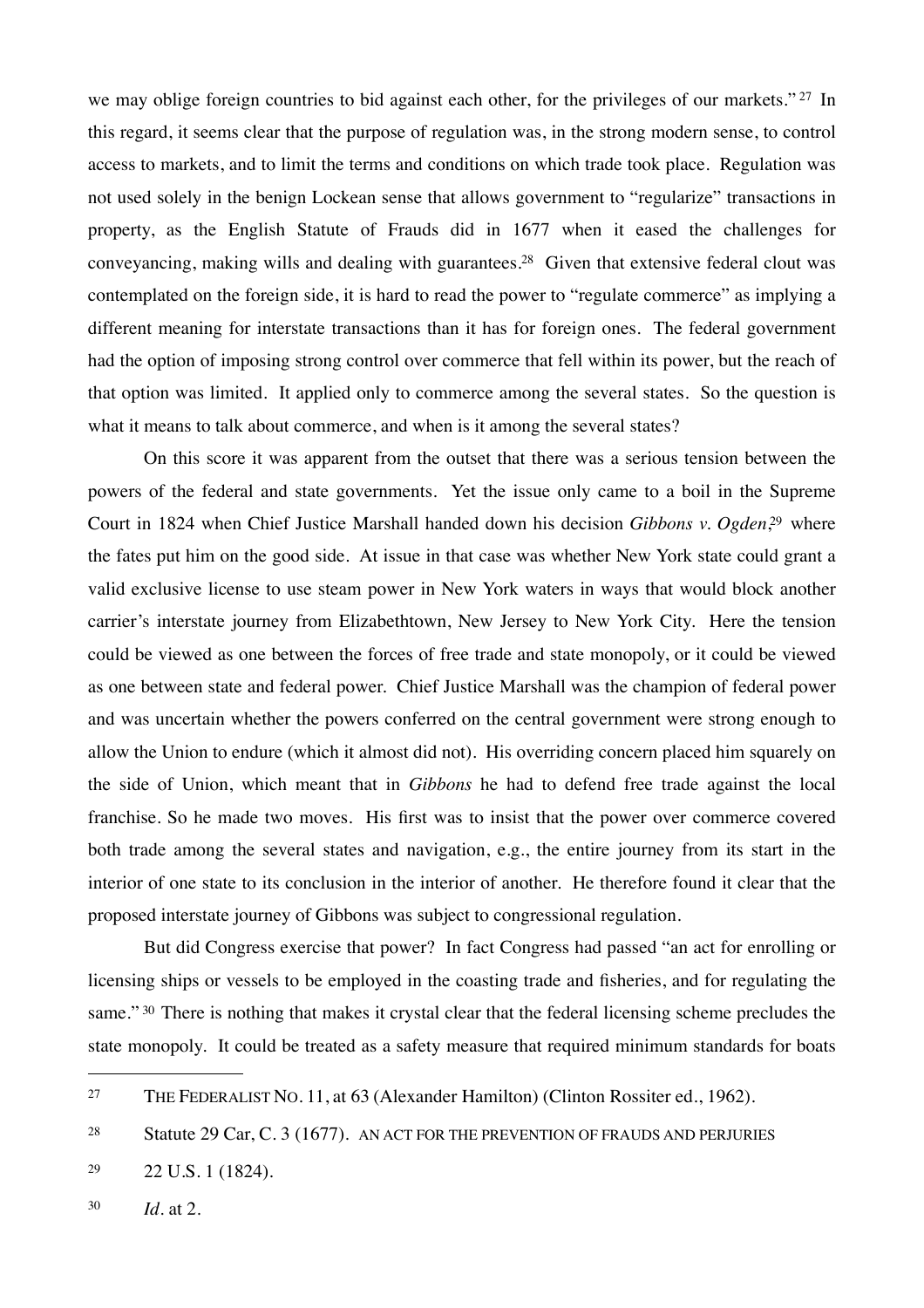in interstate commerce but did not interfere with the state's power to decide what kind of ships could ply in local waters. But Chief Justice Marshall took the view that the federal statute ousted the state law under the Supremacy Clause of the Constitution, which makes federal law the "supreme Law of the Land." [31](#page-24-0) His fellow judge, Justice Johnson, took this logic one step further, and held that the simple existence of the federal power excluded the operation of the state power.[32](#page-24-1) In effect he reversed the burden: now states could prohibit transportation only if they received a congressional dispensation. In fact the position was somewhat more complicated than this, for the logic that limits states' power to impose explicit prohibitions on interstate commerce could apply to other state laws that had some independent health or safety justification but also restricted interstate commerce. For these, some balancing of federal and state interests has remained the norm, at least when the Congress was silent.<sup>[33](#page-24-2)</sup>

The object lesson for the EU, however, rests on the transformation of the commerce power after the initial decision by Justice Marshall. His original decision contemplated some forms of local commerce that lay outside the scope of federal power and it surely meant to exclude manufacturing and agriculture from federal control. After all, state inspection laws were explicitly protected under the Constitution, and it is unlikely that Congress could use its supreme powers to limit a power that the Constitution had reserved explicitly to the states.<sup>34</sup> But the history of the Constitution showed that all apparent guarantees of local autonomy could not resist the pressure for expansion once the justices were convinced that only national solutions could deal with the complexities of modern commerce and the dislocations of the depression.

In the first step in the expansion, the justices held that all portions of the transportation system were involved in interstate commerce, even if they only involved journeys that began and ended within a particular state. One rationale was that it was necessary for Congress to regulate local lines that were in competition with interstate lines.<sup>35</sup> A second was that Congress could impose a uniform rate of return regulation over the entire system.<sup>36</sup> It seems clear to me that one of

<span id="page-24-0"></span><sup>31</sup> U.S. CONST. art VI cl. 2 ("This Constitution, and the Law of the United States, which shall be made in Pursuance thereof; and all Treaties made, or which shall be made, under the Authority of the United States, shall be the supreme Law of the Land; and the Judges in every State shall be bound thereby, any Thing in the Constitution or Laws of any State to the Contrary notwithstanding.").

<span id="page-24-1"></span><sup>32</sup> 22 U.S. at 227.

<span id="page-24-2"></span><sup>33</sup> Pike v. Bruce Church, Inc., 397 U.S. 137 (1970).

<span id="page-24-3"></span><sup>34</sup> U.S. CONST art.I, § 10, cl. 2.

<span id="page-24-4"></span><sup>35</sup> Shreveport Rate Cases, 234 U.S. 342 (1914).

<span id="page-24-5"></span><sup>36</sup> Wis. R.R. Comm'n v. Chi., Burlington & Quincy R.R., 257 U.S. 563 (1922).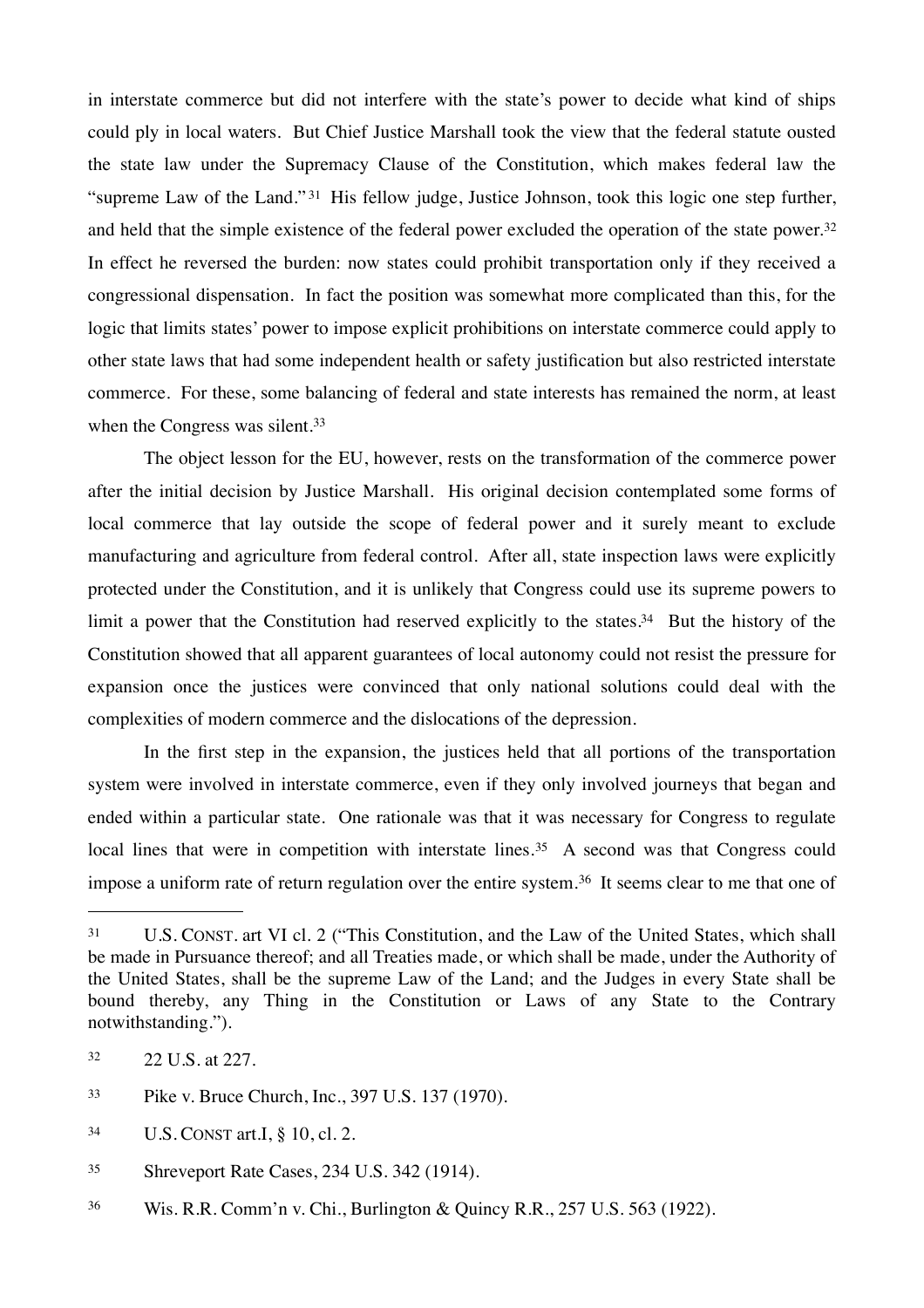the chief benefits of a federal system is that it allows for competition between sovereigns as an antidote to government power. Under that view it is a healthy thing for some portions of the transportation grid to remain free from federal power.

But during the Progressive Era, which ran from around 1900 to 1930, this view of competition was rejected. No longer was competition perceived as a means to secure innovation and to reduce prices. Now the word "ruinous" was inserted before it, so that the losers in the competitive system were held entitled to seek a reversal of the outcome through legislation—even if that required the creation and perpetuation of state-run monopolies and state-supported cartels at the federal and state levels. To my view, this affection for state monopolies all depends on the elementary confusion between size, which is of no consequence in economic affairs, and market power, which is. But the Progressives knew better and, in the words of Louis Brandeis, were confident that competitive forces operated as a crude form of social Darwinism. Thus in speaking of the rise of the large firm in the industrial revolution he castigated the conservative judges who exerted extensive control over the legal landscape:

"Courts continued to ignore newly arisen social needs. They applied complacently 18th century conceptions of the liberty of the individual and of the sacredness of private property. Early 19th century scientific half-truths like "The survival of the fittest," which translated into practice meant "The devil take the hindmost," were erected by judicial sanction into a moral law." [37](#page-25-0)

Just why the principles of gains from trade and competition do not apply when firms get larger was never explained. Brandeis and his fellow Progressives longed for the days when two individuals would haggle over the price of a cow by a farmyard fence. Their view was tantamount to a proposition that the road to prosperity lay through high transaction costs and a low volume of transactions. They therefore missed the key point that the low transactions cost world with fungible products (for which market prices are easy to establish without endless haggling) would provide higher levels of human satisfaction. Hence they did all that was within their power to protect small businesses against the dangerous encroachment of large chains that could supply better goods and lower prices.

This atavistic view of economic relations had a profound influence on the interpretation of federal power. The Progressives realized that their control of national and international markets could not be effectively achieved simply by regulating cross-border transactions, or even by

<span id="page-25-0"></span><sup>37</sup> Louis D. Brandeis, *The Living Law*, 10 ILL. L REV. 461, 464 (1917).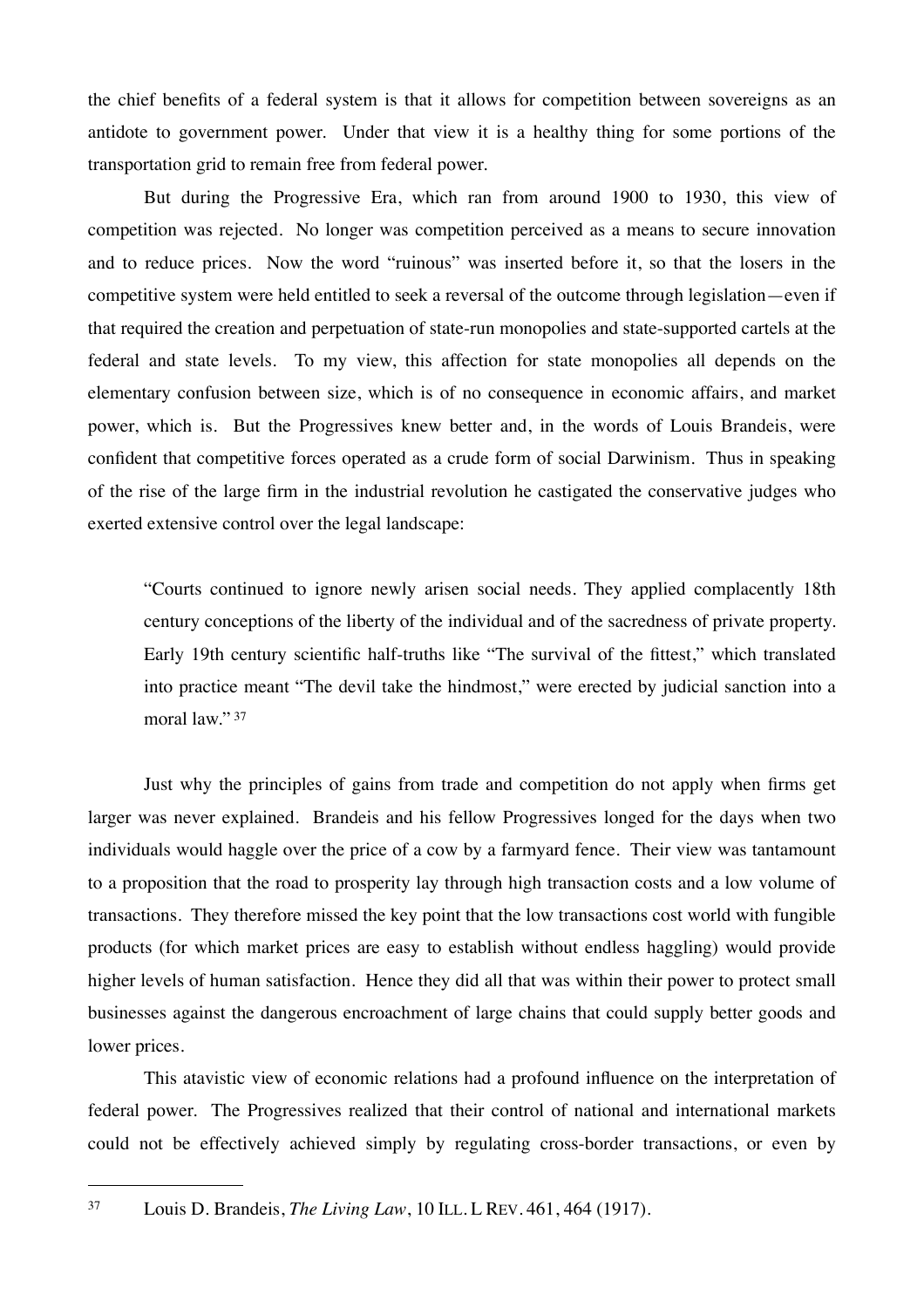applying federal antitrust laws to firms that did business across the several states. They instinctively understood that local manufacture was subject to intense competitive pressures in a federal system and did all that they could to prevent the operation of competitive forces. To control child labor, for example, they proposed a statute that forbade any firm from shipping goods in interstate commerce so long as any part of its operations used child labor at ages below those set by federal statute. The key argument in favor of the statute was that without it competition among states would reduce the minimum age for child labor, and this at a time when the practice was becoming rarer because of rising economic prosperity in any event. The Supreme Court by a fiveto-four vote struck this legislation down on the grounds that it was an indirect effort to regulate forms of manufacture that had been left to the states.<sup>38</sup> But when that law failed, Congress came back with an effort to tax the goods that it was not able to keep out of interstate commerce, an effort that was also rebuffed on the ground that it extended national regulation beyond its permitted scope.<sup>39</sup>

Yet none of these barriers could hold against the demand for comprehensive federal regulation. One of the tenets of the Progressives was that the courts should defer to the Congress about the nature and scope of its powers in light of the complex economic social issues at hand. This low "rational basis" standard of review has been invoked time and time again in analyzing the scope of federal power. And it is an open secret that a court will sustain any legislation that comes before it when it defers to the wisdom of Congress or state legislatures. In just this vein, the learned debates over federal regulation of goods that were shipped in interstate commerce were laid to rest in *United States v. Darby*, which held that the class of powers that the Constitution had reserved to the states was essentially empty.[40](#page-26-2) Hence Congress could impose direct regulations on local manufacture without any interstate hook. The direct regulation of labor and agricultural products quickly followed on the view that the aggregate effects of small transactions could influence the quantity and price of goods in interstate commerce and thus were proper subjects of federal regulation. One case soon held that all intrastate sales could be subject to federal regulation because the prices of these transactions influenced the national price.<sup>41</sup> The same logic was then applied to uphold agricultural acreage restrictions (imposed to keep the price of grain artificially high) on the ground that feeding one's own grain to one's own cows influenced interstate

<span id="page-26-0"></span><sup>38</sup> Hammer v. Dagenhart, 247 U.S. 251 (1918).

<span id="page-26-1"></span><sup>39</sup> Child Labor Tax Case, 259 U.S. 20 (1922).

<span id="page-26-2"></span><sup>40</sup> 312 U.S. 100 (1941).

<span id="page-26-3"></span><sup>41</sup> United States v. Wrightwood Dairy Co.., 315 U.S. 110 (1942).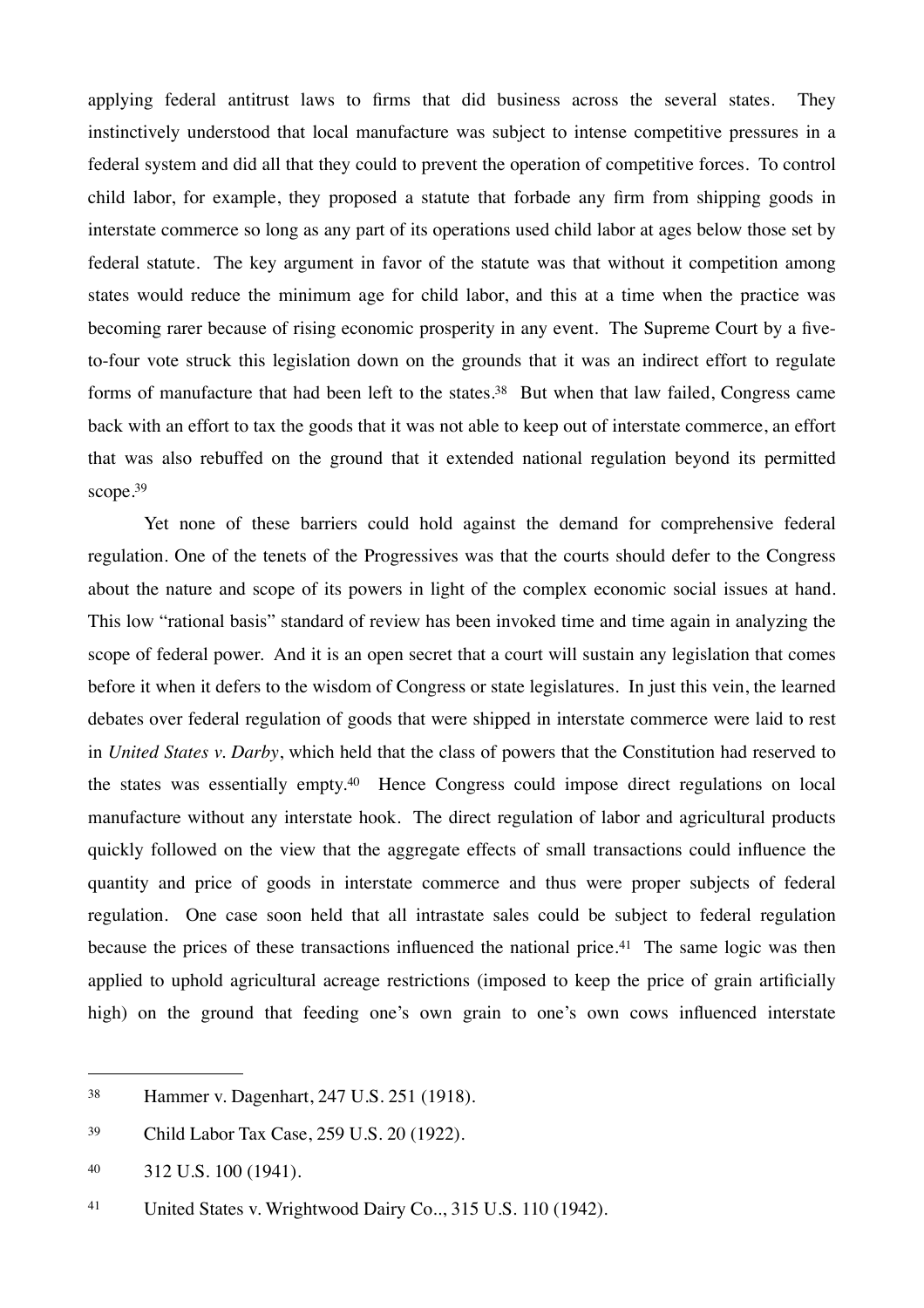commerce.[42](#page-27-0) The gist of these decisions was that all economic activity was now subject to direct federal regulation. The initial principle of enumerated federal powers, which had been affirmed in the Tenth Amendment, had passed into history.[43](#page-27-1) There have been some efforts to cut back the scope of the commerce power in some highly specialised circumstances, such as carrying a gun near a local school.<sup>44</sup> But this counterrevolution is of little structural consequence since the broad principle that all economic transactions count as interstate commerce has, far from being repudiated, been affirmed.

I think that these principles should give pause to anyone who thinks that the power of the European Union could be effectively curbed even by ideal constitutional draftsmanship. It can't be done, because illicit expansions of power are hard to root out while narrow interpretations are subject to constant attack. But in some sense this theoretical discussion is a giant aside, for the EU draft constitution is far from ideal.

The first and most obvious point about the EU draft is that it is far longer and more prolix than the American Constitution. Yet many of its provisions are not specific commands that can be read in only one way. Many of these use broad principles similar to those found in the American constitution. Taken as a package, the EU draft leaves judges with more running room to make whatever decision they think comports with the sound principles of governance. The second point is that it embodies no consistent philosophy as it embraces elements of both the classical liberal and the social democrat position, without any inclination to choose between them even when they are flatly inconsistent. The American experience shows that the Progressive view can win out against a text calculated to curb its influence. That tension between consistent text and strong political impulse does not arise in the EU Constitution, so the dominance of social democratic principles with the hefty dose of state involvement on economic matters should be taken as a given.

A brief look at the structure of some key jurisdictional elements of the EU drives the point home. Article I-11 holds that the operative principle for the analysis of union competences is the

<span id="page-27-0"></span><sup>42</sup> Wickard v. Fillburn, 317 U.S. 111 (1942)

<span id="page-27-1"></span><sup>43</sup> U.S. CONST. amend. X ("The Powers not delegated to the United States by the Constitution, nor prohibited by it to the States, are reserved to the States respectively, or to the people."). Speaking of this provision, Chief Justice Stone wrote: "The amendment states but a truism that all is retained which has not been surrendered" *Darby*, 312 U.S. at 124. The point has a surface analytical appeal. There are no additional limitations that the Tenth Amendment imposes on the powers of the national government. But to read it this way ignores the functional question: why would anyone bother to stress the preservation of states rights on these matters if the federal power under the Commerce Clause was all inclusive.

<span id="page-27-2"></span><sup>44</sup> United States v. Lopez, 514 U.S. 549 (1995).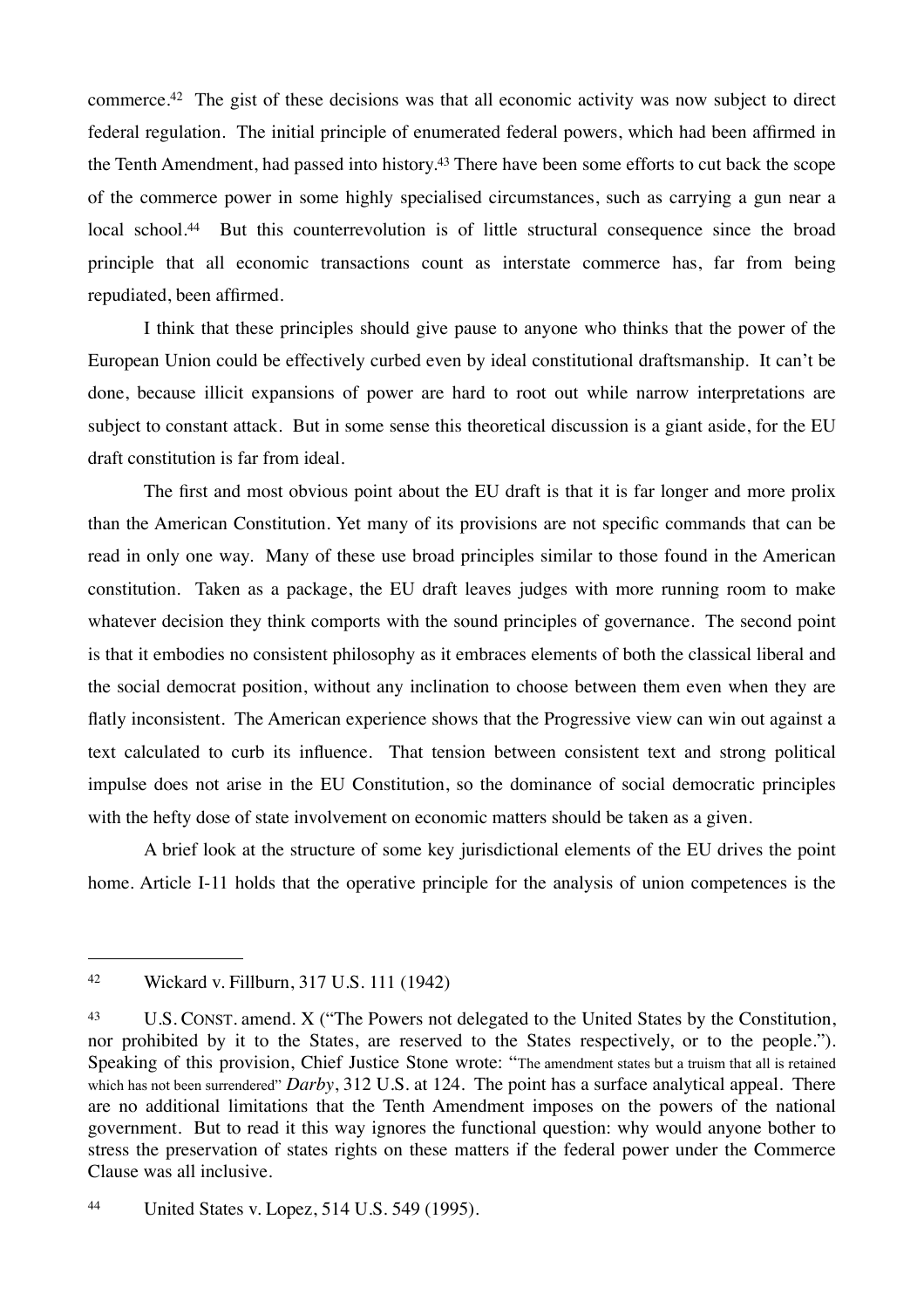principle of conferral, which in turn has two components, subsidiarity and proportionality.[45](#page-28-0) The former of these principles allows the Union to act within the limit of its competences "to attain the objectives set out in the Constitution." [46](#page-28-1) The latter holds that on the broad range of issues over which the Union does not have an exclusive competence — which includes multiple areas<sup>47</sup> — the Union may act whenever local actions are insufficient to achieve the desired end, or alternatively, where Union action is superior to local action.<sup>48</sup>

At this point, it seems clear that any action that the Union wishes to propose will trump any local decision to the contrary, if the European Court of Justice has only a fraction of the imagination that the United States Supreme Court exercised in turning the far punier Commerce Clause into a comprehensive charter of national government. All that is needed is a decent respect for the considered judgment of either of the central branches of the EU, be it the Commission or the Parliament, for a Court to say that it cannot decide authoritatively which form of regulation works better. The trope of deference will find a congenial home in these provisions in which matters of jurisdiction are stated to be questions of degree, which is the only reasonable interpretation of the phrases "sufficiently achieved" or "better achieve." And that running room will be enormous since the objectives of the EU Constitution do not trumpet the virtues of limited government, but range far and wide, so as to include—in the official list—economic development, balanced growth, price stability, social progress, full employment, environmental protection, scientific and technological advances, while combating social exclusion and promoting social justice, equality between men and women, solidarity between generations, protection of children, and respect for diversity as well

<span id="page-28-0"></span><sup>45</sup> Treaty Establishing a Constitution for Europe, Art I-11(1) ("The limits of Union competences are governed by the principle of conferral. The use of Union competences is governed by the principles of subsidiarity and proportionality.").

<span id="page-28-1"></span><sup>46</sup> *Id.,* Article I-11(2) ("Under the principle of conferral, the Union shall act within the limits of the competences conferred upon it by the Member States in the Constitution to attain the objectives set out in the Constitution. Competences not conferred upon the Union in the Constitution remain with the Member States.").

<span id="page-28-2"></span><sup>47</sup> *Id.,* Article I-14(2) ("Shared competence between the Union and the Member States applies in the following principal areas: (a) internal market; b) social policy, for the aspects defined in Part III; c) economic, social and territorial cohesion; d) agriculture and fisheries, excluding the conservation of marine biological resources; e) environment; f) consumer protection; g) transport; h) trans-European networks; i) energy; j) area of freedom, security and justice; k) common safety concerns in public health matters, for the aspects defined in Part III.").

<span id="page-28-3"></span><sup>48</sup> *Id.,* Article I-11(3) ("Under the principle of subsidiarity, in areas which do not fall within its exclusive competence, the Union shall act only if and insofar as the objectives of the proposed action cannot be sufficiently achieved by the Member States, either at central level or at regional and local level, but can rather, by reason of the scale or effects of the proposed action, be better achieved at Union level.").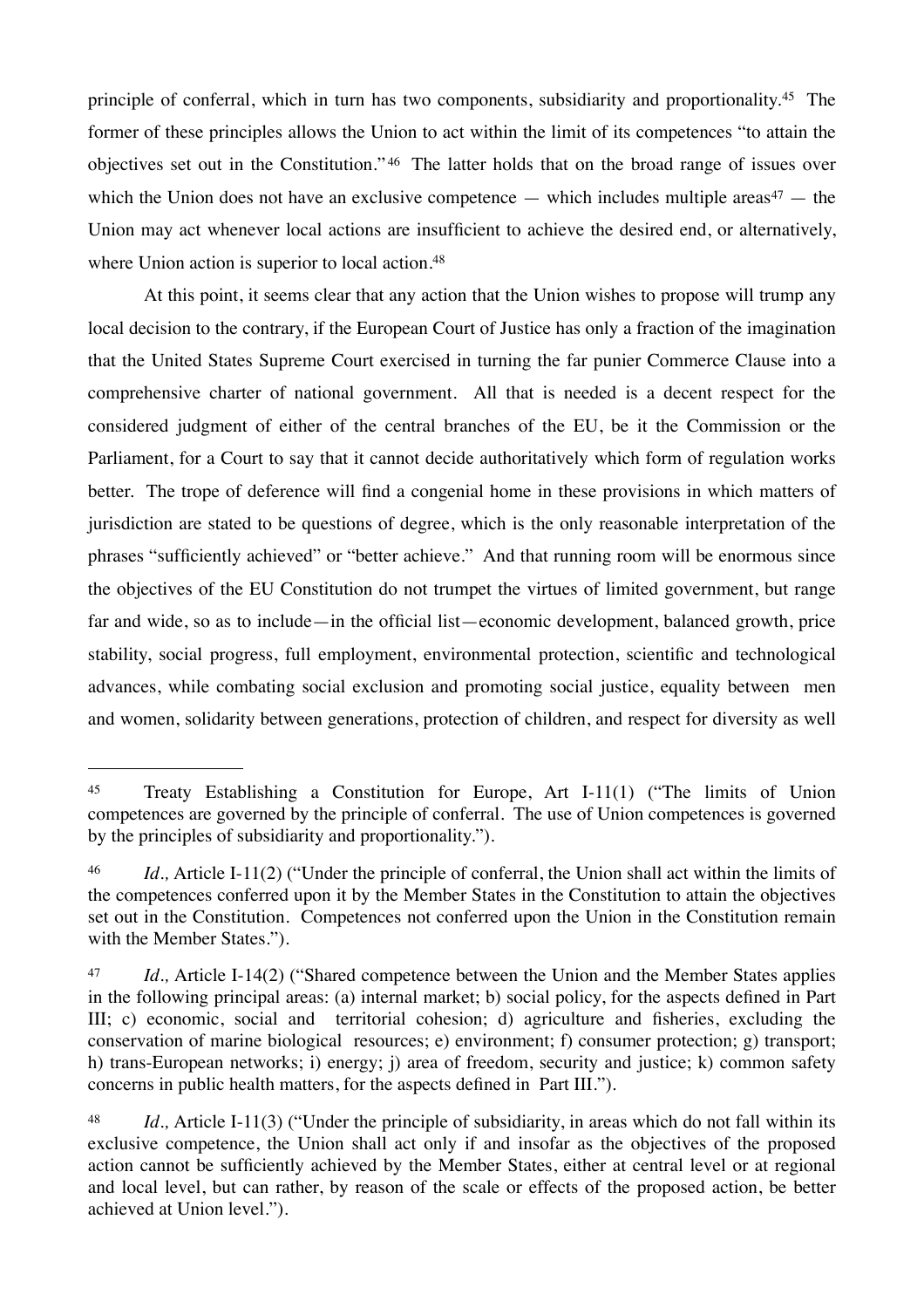as defending Europe's heritage.[49](#page-29-0) To be sure, strong statements of a pro-market variety are mixed prominently into the stew: one is the guarantee of the "free movement of person, services, goods and capital" under Article I-4. But these guarantees are never absolute and must be reconciled with the myriad of objectives and principles that lie side by side with them. It is anybody's guess what survives of this last guarantee in light of Article I-15, which provides that "[t]he member states shall coordinate their economic policies within the Union. To this end, the Council of Ministers shall adopt measures, in particular broad guidelines for these policies."

Again we have a two-edged sword. The uniform policies in question could either reduce trade barriers or reestablish them by requiring uniform minimums that undermine the effectiveness of competitive federalism. These amorphous provisions offer an open invitation for standardization of norms from the center that, over time, will work to negate one of the key advantages of a trade union. The trade union allows each member state to adopt its own measures and policies, so that restrictive practices in the one state are effectively undercut by less restrictive measures elsewhere. This principle survived for close to 150 years in American federalism until it was overwhelmed in a constitutional twinkling by federal minimum wage laws and federal rules for national labour relations. That competitive principle will be stillborn under the European Union Constitution, which from the outset concedes so much power to the center that the principle of subsidiarity is sure *not* to apply to the case of a single farmer who wants to feed his own grain to his own cows. The great failure of the American federal experience – its utter inability to counteract the relentless expansion of national power – is certain to repeat itself in the EU under its misshapen Constitution.

Before leaving this topic of federalism, there is one other issue that bears brief mention, which is the question of a uniform currency. In the United States, one element of national governance that was introduced early on was a prohibition on the states to "coin money [or] emit Bills of Credit."<sup>50</sup> Effectively this created a national currency which within the American context is defensible on the ground that it facilitated nationwide trade. The net effect of this system was to give exclusive power to the federal government over the currency so that no one could take refuge from the profligate policies of central government or other states. Yet I think that it is fair to say that few if any of the dislocations under the American experience are tied to any fiscal or monetary portion of our Constitution. Indeed, to the contrary, the single currency has been a stable feature of a nation that sees wide disparities across states in all relevant measures of income, education, and health.

<span id="page-29-0"></span><sup>49</sup> *Id.*, Article I-3(3).

<span id="page-29-1"></span><sup>50</sup> U.S. CONST. art. I, § 10, cl. 1.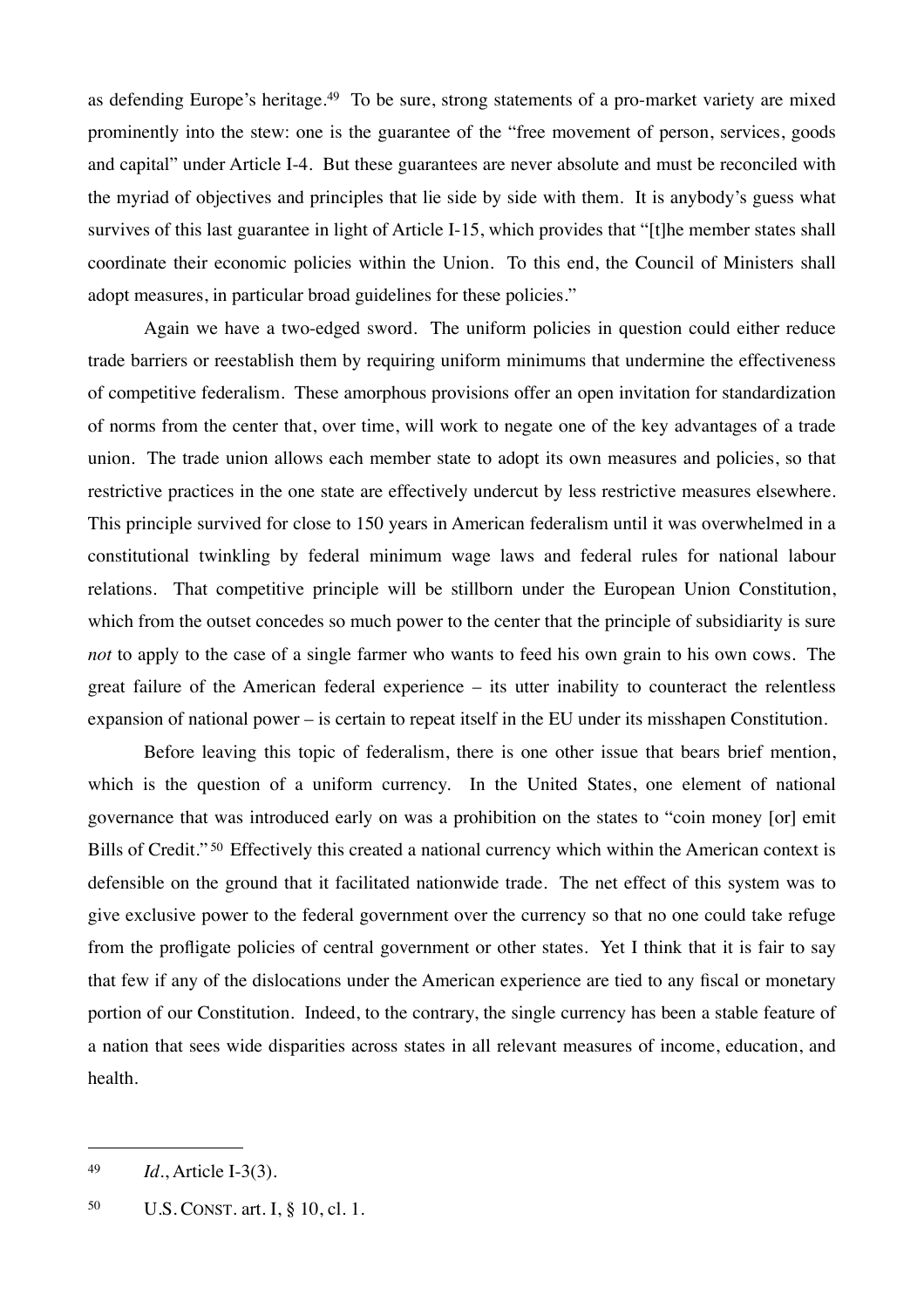The Euro raises similar issues for Europe. But it does not call for the same conclusion. Textually, the EU Constitution allows for a local option on the Euro, so that its monetary provisions only apply to those member states that adopt the Euro.<sup>51</sup> And the question is whether this should be done. As a matter of abstract principle it is hard to say. There is much to be said for both a unified currency within a given jurisdiction. But by the same token a unified currency is really the same as having fixed exchange rates, which led to all sorts of unhappy rigidities, for example, in the period when the pound was in systematic decline against the dollar.

So which to choose? If I thought that the EU constitution contained policies that would satisfy its pro-growth and pro-competition goals, then I could see the advantages of a uniform currency. But if I am correct in thinking that the cartel-building and statist impulses will dominate under the new Constitution, then my advice to the UK is exactly the opposite. Keep out: do not tie your fates to a ship that is likely to sink. Keep a separate currency which floats against the Euro. The conversion features today are no big deal. My cash card and credit card are denominated in dollars and every transaction that I have made in Europe works the conversion effortlessly. Friction therefore is not a real issue. But competition across nations that embody different principles of government still matters. If the UK departs from the EU on economic matters (which it does, even if its policies do not track my own views), then the dual currency will provide discipline for the Euro and independence for the pound, both of which should prove essential. There is no reason why the creation of a free trade zone requires a common currency.

<span id="page-30-0"></span><sup>51</sup> Treaty Establishing a Constitution for Europe, Art. III-194.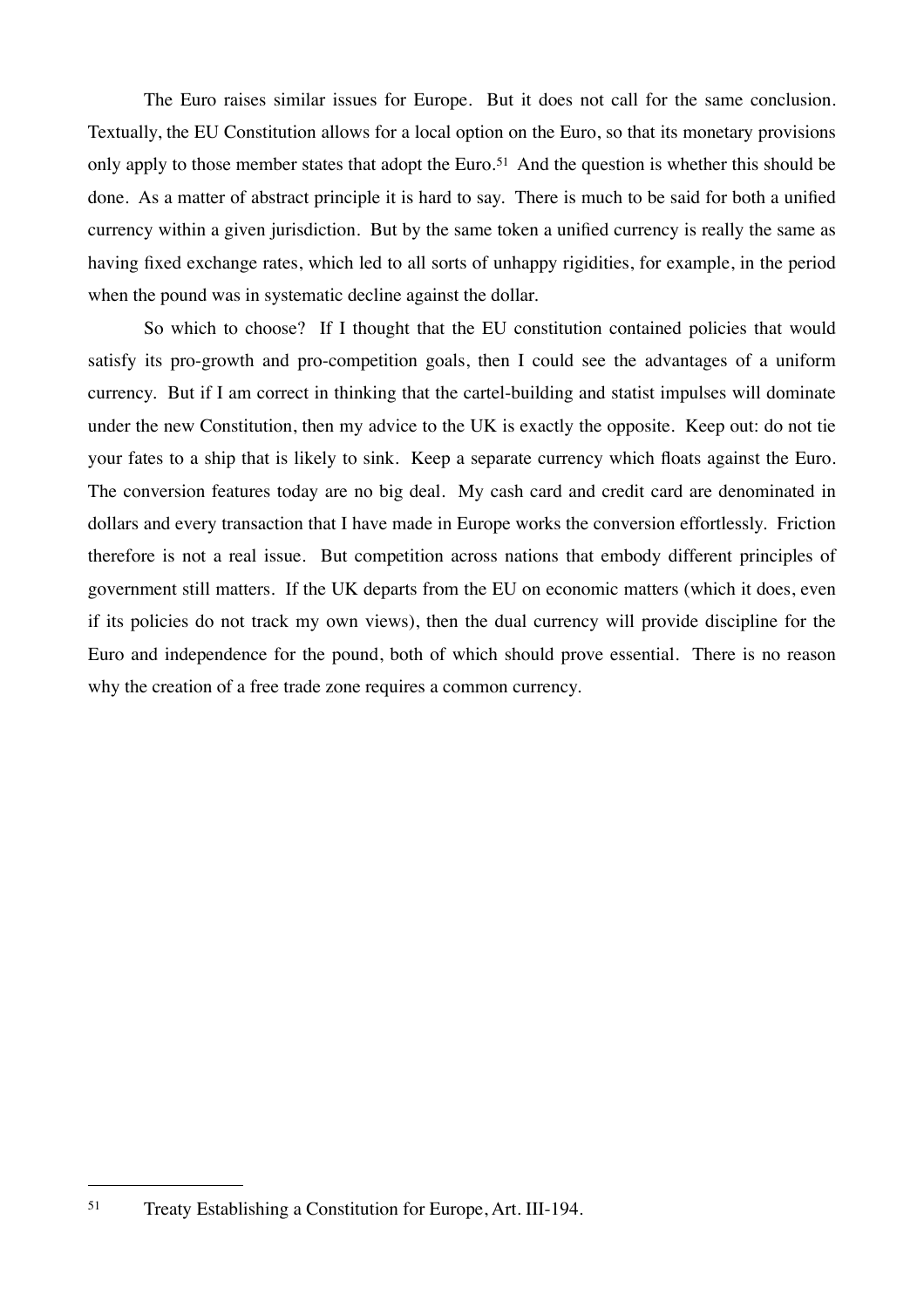#### **INDIVIDUAL RIGHTS**

I have spent the vast majority of this paper speaking about the evolution of federalist structures in the United States. In principle it is possible to spend every bit as much time talking about the complex evolution of the American constitutional law that deals with individual rights. As on the federalism side, some of these developments are entirely welcome. The American courts have in general done a good job in protecting freedom of speech and religion, although even here the strong Progressive influence has muddied the waters somewhat by inducing the Court to sustain extensive, perverse and futile forms of campaign finance regulation.<sup>52</sup> But in other areas, I think that too little protection has been afforded. The same lax safeguards for private property and economic liberty against government intervention are likely to be replicated under the proposed EU Constitution, which reads more like an invitation to misguided government regulation than a barrier against it.

Rather than talk about the full range of issues on this occasion I shall confine myself to a discussion of two issues that go to the heart of the matter. The first is the relationship between free and fair trade. The second is the level of protection that is afforded private property. Overall the lesson tracks that which is gleaned from the federalism discussion. Within the American framework strong constitutional safeguards have been frittered away by ingenious interpretation. Within the EU spongy guarantees, when interpreted by judges with strong collectivist inclinations, will provide no protection for free trade, and little or no protection for private property.

### *Free Or Fair Trade?*

The discussion of free trade starts from a single provision of the EU Constitution, which in one noble phrase announces that the Union shall uphold and promote "free and fair trade." [53](#page-31-1) But once again the question is whether these two notions are consistent or contradictory. It all depends on how we read the two terms. For these purposes, the tension is not with the term "free," which we can take to mean that each individual may choose whom to trade with, and the price, terms and conditions under which goods and services are obtained. We can even assume that some competition (or antitrust) policy is consistent with free trade, and perhaps required by it—although

<span id="page-31-0"></span><sup>52</sup> *See* McConnell v. Fed. Election Comm'n, 540 U.S. 93 (2003).

<span id="page-31-1"></span><sup>53</sup> Treaty Establishing a Constitution for Europe, Art. I-3(4) .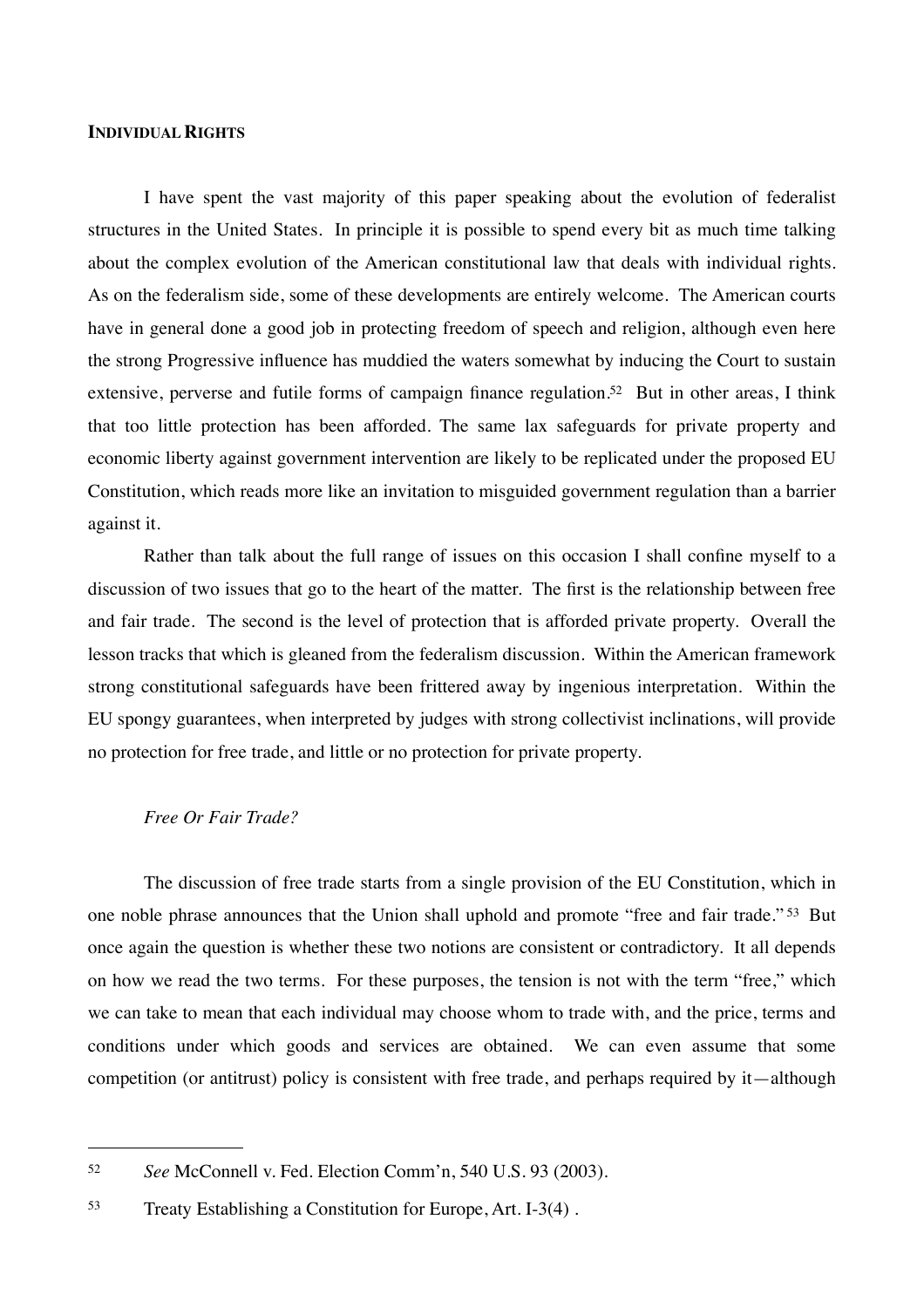even here the aggressive application of a competitions policy often thwarts competition, as for example in the use of theories of predatory pricing.

These difficulties will arise in any system. But what about fair trade? If terms are used only in the classical liberal sense, then there is no problem. Individual trades are not fair when they are induced by force or fraud, or when they take advantage of the impaired competence of the very young, mentally disturbed or infirm. The sense of fairness invoked here is intended to knock out of the legal system those individual cases where it is unlikely that the enforcement of the apparent contract will work to the mutual advantage of both parties.

Yet this is surely not the only sense that the term fair carries with it. Here again, we need look no further than the key progressive statutes that defined the New Deal. The National Labor Relations Act contains elaborate provisions that define the unfair labor practices that it is illegal for employers (and, after 1947, unions) to engage in. Many of these practices, such as a refusal to deal with a union, go to the core of the notion of free trade: the right to choose with whom you do business. And the Fair Labor Standards Act imposes minimum wage and many other requirements on the employment contract that are equally antithetical to the notion of free trade.<sup>[54](#page-32-0)</sup>

Nor does the potential mischief stop here. The New Deal specialized in codes of "fair competition," which in the end were nothing more than crude attempts to bar entry and raise prices in the fashion of a state-run cartel.[55](#page-32-1) One powerful desire of the fair trade movement is to stop trade with nations that do not meet our environmental or labor standards on the ground that either deviation amounts to exploitation. The substantive claim is groundless. Lower wages reflect lower productivity, and to insist on high wages for unskilled labor is just a disguised way to disadvantage those workers. Likewise, on the environmental side there is no reason for one nation to set minimum standards for its trading partners. As national wealth rises, they will have more resources to devote to these public goods. Most people do not want to live in mansions that are built on streets with open sewage. They will therefore tax themselves to get the right mix of public and private goods. The effort to push mandates through fair trade procedures is meant to force the purchase of more public goods than their internal finances can support. Back of it all is the protectionist impulse that these tough conditions will keep them from exporting goods to the domestic market. The fair trade movement thus is yet another reflection of the protectionist impulse that is found in other codes of fair practice. The tragedy here is simple: trade barriers reduce the

<span id="page-32-0"></span><sup>54</sup> 29 U.S.C. § 201-219 (2005).

<span id="page-32-1"></span><sup>55</sup> For the details of the rules of "fair competition" in the poultry trade, see *A.L.A. Schechter Poultry Corp. v. United States,* 295 U.S. 495 (1935).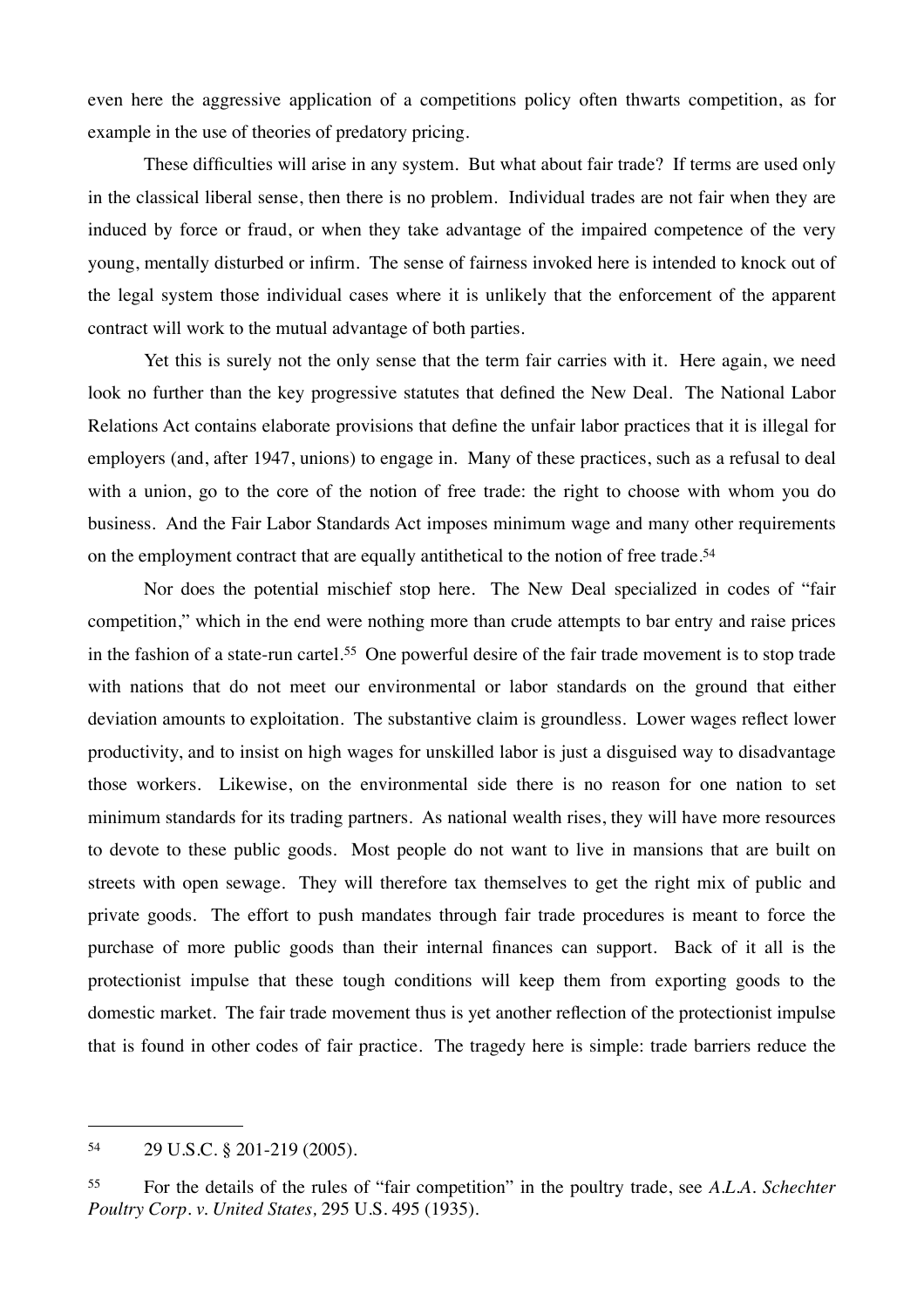gains from trade. But we have no idea whether the EU Constitution accepts or rejects that proposition.

# *Private Property.*

As noted above, my confident prediction is that the EU Constitution will provide incomplete protection for private property against either confiscation or regulation. Why, one might ask, is this a tragedy of major importance? To the American Progressive or the European Social Democrat private property often functions as an obstacle for the rationalization of the economic and social order through central planning. But to one who is schooled in the British tradition that runs from Locke through Blackstone and Smith, the opposite conclusion is far more accurate. The institution of private property is not a covert tool that allows any one individual to thwart the public interest. It is a way to organize efforts in society so that the public interest is advanced. The system allows those who labor to get the benefit of their labor. That provides the needed incentive for productive activity from which others can benefit through trade that improves their joint welfare. The system of private property therefore aims to maximize voluntary transactions *and* to support them by creating legal institutions that protect the rights of exclusive possession and the practice of voluntary exchange as well as supplying the needed social infrastructure. These public functions are financed through general (preferably flat) taxes while needed properties are assembled by the use of a condemnation power that allows property to be taken for public use, when the risk of private holdout is great, upon payment of just compensation.

This brief account of the function of property fits like hand in glove with the Takings Clause of the United States Constitution, which reads: "nor shall private property be taken for public use, without just compensation."<sup>56</sup> As with all broad provisions, this clause bristles with interpretive choices. The first question is what counts as a taking of private property. Here everyone agrees that outright dispossession of land is covered. Intellectual property such as trade secrets, copyrights and patents are clearly covered as well. But there are limitations. Start with land, and ask about the situation where the owner is left with some of his initial holdings while deprived of others. In some cases that seems easy as well: after all a person who loses the right to occupy land for a term of years should not be denied compensation for those losses simply because he will recover the use of the land at some later date. But the issue becomes truly difficult in those cases of what is termed "regulatory takings," that is, situations where a party is left in possession of land, but subject to restrictions on its use and disposition that are not normally found under common law rules. Thus a

<span id="page-33-0"></span><sup>56</sup> U.S. CONST. amend. V.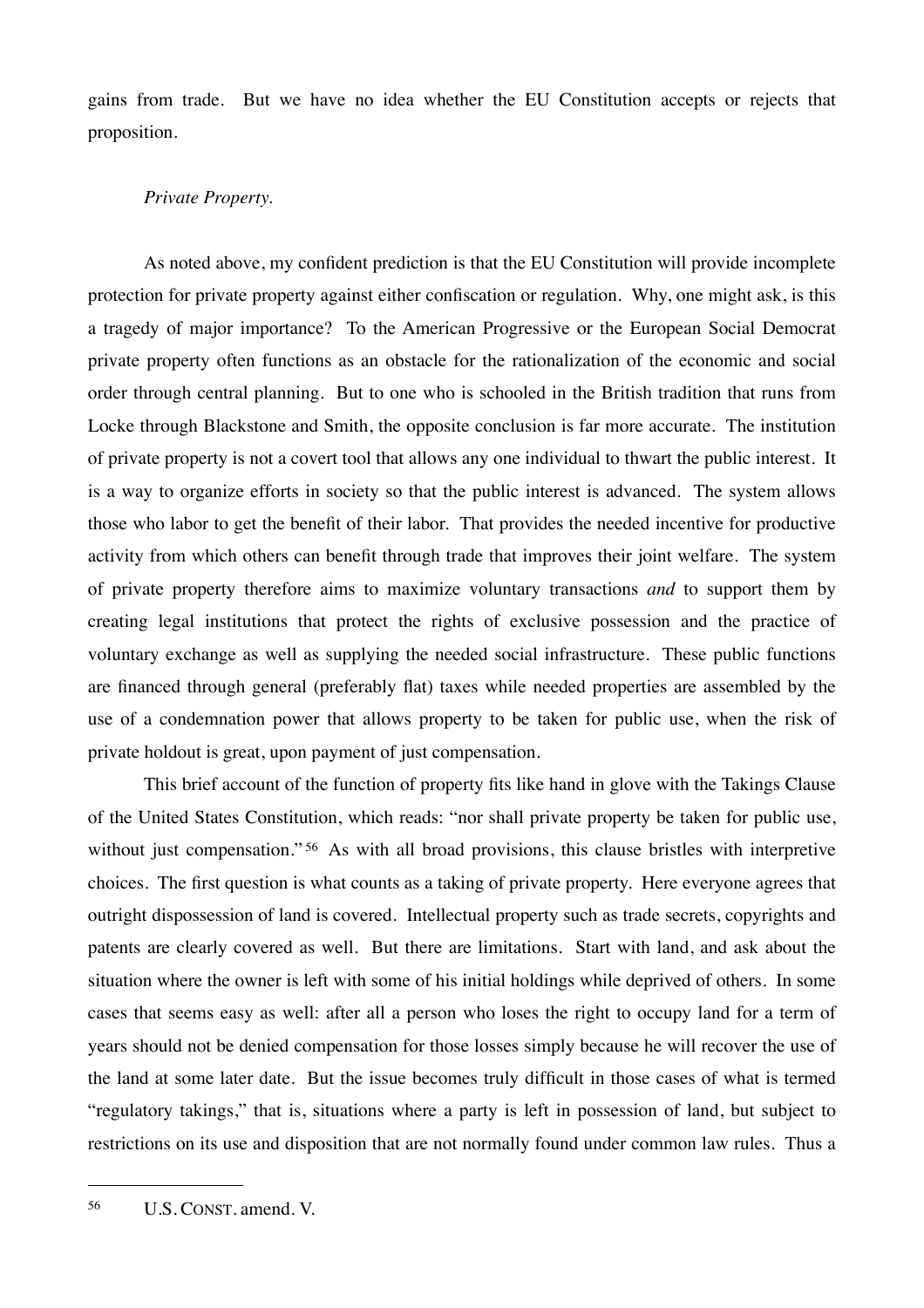zoning ordinance could prevent the construction of anything other than a single-family home even when a factory may be more congenial for the site, or impose restrictions on the use of air rights protected at common law.[57](#page-34-0) A key feature of the American Constitution is that these various forms of regulation are met with much deference (again!) so that state restrictions on use or disposition that wipe out seventy or eighty percent of the value of land, or more, are routinely held to be noncompensable.

The same narrow reading of takings protection applies to the just compensation requirement, which is not read to require that the state provide the owner with payment that renders him indifferent between the property surrendered and the compensation provided in exchange. The gaps in compensation are impressive. It is well settled under American law that no owner is entitled to compensation for the loss of any site-specific business goodwill or subjective value, including the unique attachments associated with owning a home.<sup>58</sup> When the government comes knocking at the door, the owner of property typically has to hire appraisers and lawyers on matters of valuation. Too bad, he must bear those costs himself.<sup>59</sup> The net effect is that takings are frequently consummated at bargain rates, a process that results not only in palpable injustice in the individual case, but also in a major social misallocation of resources. The unquestioned legal right to low-ball an owner on the compensation issue induces the state to engage in too many takings, many of which generate social gain that is less than the private value lost. Only the judicial blind faith that governments at all levels do not misbehave explains this narrow reading of the constitutional requirement. No sensible normative theory that addresses the proper interaction between private property and social control countenances today's dominant judicial result.

The principle of judicial deference to legislative decisions has also undermined the protection against arbitrary takings found in the requirement that a taking be "for public use." No one objects categorically when property is taken for roads, government buildings or parks. The private dislocation is no barrier to the state behavior. There is also much to be said for allowing the government to take property to assemble useful *private* projects such as mills and mines that are blocked by holdout problems.<sup>60</sup> The state can condemn land needed to create a head of water to

<span id="page-34-0"></span><sup>57</sup> For the broad constitutional blessing of these zoning laws, see Village of Euclid v. Ambler Realty Co., 272 U.S. 365 (1926).

<span id="page-34-1"></span><sup>58</sup> Kimball Laundry Co. v. United States, 338 U.S. 1 (1949).

<span id="page-34-2"></span><sup>59</sup> United States v. Bodcaw Co., 440 U.S. 202 (1979) (appraisal fees); Dohany v. Rogers, 281 U.S. 362 (1930) (attorney fees).

<span id="page-34-3"></span><sup>60</sup> Head v. Amoskeag Mfg. Co., 113 U.S. 9 (1885) (grist mill): Clark v. Nash, 198 U.S. 361 (1905) (waterways for mining and irrigation).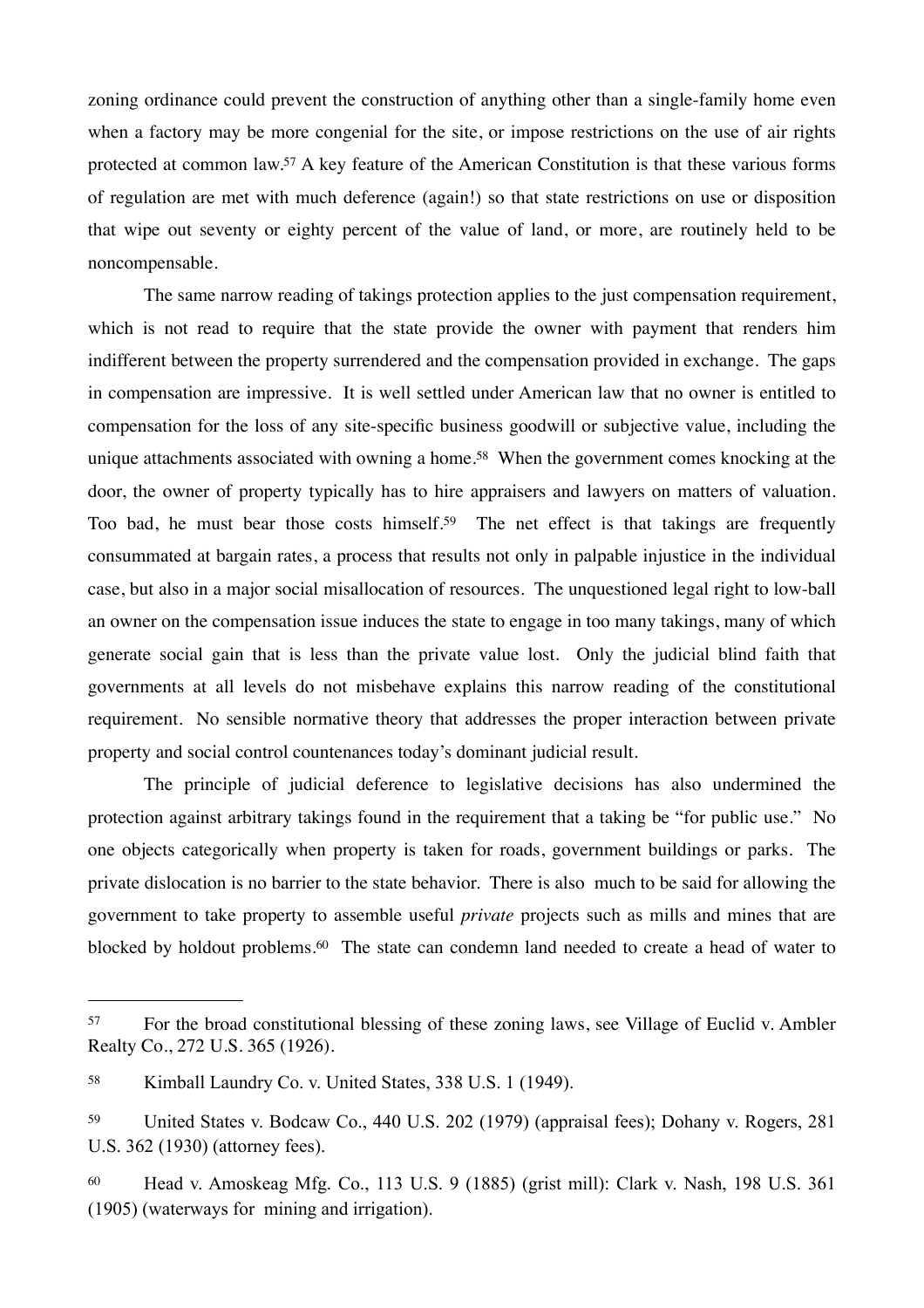operate a dam, or an easement over scrub land to allow transport of the ore from the mine to the nearest railroad track. But these cases that allow for the use of state power in cases of genuine necessity are a far cry from the modern decisions that bless any taking whose "conceivable" indirect benefit counts as a public use.<sup>61</sup> If the state wants to force a landlord to convey his interest to a sitting tenant at a state-appointed price it may do so—to break the landlord's oligopoly of course. If the state wants to engage in slum clearance, then it can condemn perfectly fit buildings[.62](#page-35-1) If it thinks that the *New York Times* should occupy a key downtown location, then it can force the existing landowner to sell.<sup>63</sup> And we now know, as of June, 2005, that a bare majority of the Supreme Court held the great cause of economic renewal and development allows the state to displace longtime residents on the vague expectation that their homes will perhaps be used at some time for some upscale project.<sup>[64](#page-35-3)</sup>

Each of the three explicit components of the Takings Clause has been watered down by judicial construction. But there is more: the Takings Clause has, as it must, an implied exception which allows the state to take or regulate property under the police power without paying compensation. No one should have to compensate a private owner who is stopped from polluting private or public property. But the class of ends that is included in the police power often expands to block perfectly customary uses of property. Thus it has been held appropriate to require landowners to minimum one-acre building plots in order prevent the evils of urbanization, even in the face of widespread concern about the urban sprawl that these zoning ordinances increase.<sup>[65](#page-35-4)</sup> There is, in a word, no really strong account of what kinds of reasons justify taking or regulating without compensation.

So where does it all end? The Takings Clause has been interpreted as though it says: "nor shall private property be taken outright, for any conceivable public use, without just compensation that ignores subjective value, goodwill, and legal and appraisal fees, unless there is in legislative estimation some good reason for simply regulating its use or disposition without any compensation

<span id="page-35-4"></span><sup>65</sup> Agins v. City of Tiburon, 447 U.S. 255 (1980).

<span id="page-35-0"></span><sup>61</sup> Haw. Hous. Auth. v. Midkiff, 467 U.S. 229, 241 (1984).

<span id="page-35-1"></span><sup>62</sup> Berman v. Parker, 348 U.S. 26 (1954).

<span id="page-35-2"></span><sup>63</sup> West 41st Street Realty LLC v. New York State Urban Development Corporation, 744 N.Y.S.2d 121 (N.Y. App. Div. 2002).

<span id="page-35-3"></span><sup>64</sup> *See* 125 S. Ct. 2655 (2005). For my involvement in the case, see Brief of the Cato Institute as Amicus Curiae in Support of Petitioners, *Kelo v. City of New London*, at [http://www.cato.org/](http://www.cato.org/pubs/legalbriefs/kelovcityofnewlondon.pdf) [pubs/legalbriefs/kelovcityofnewlondon.pdf.](http://www.cato.org/pubs/legalbriefs/kelovcityofnewlondon.pdf) Happily, the *Kelo* decision prompted a nationwide backlast, which is reported in Tresa Baldas, States Ride Post-'Kelo' Wave of Legislation, The National L.J.,August 1, 2005, at 1.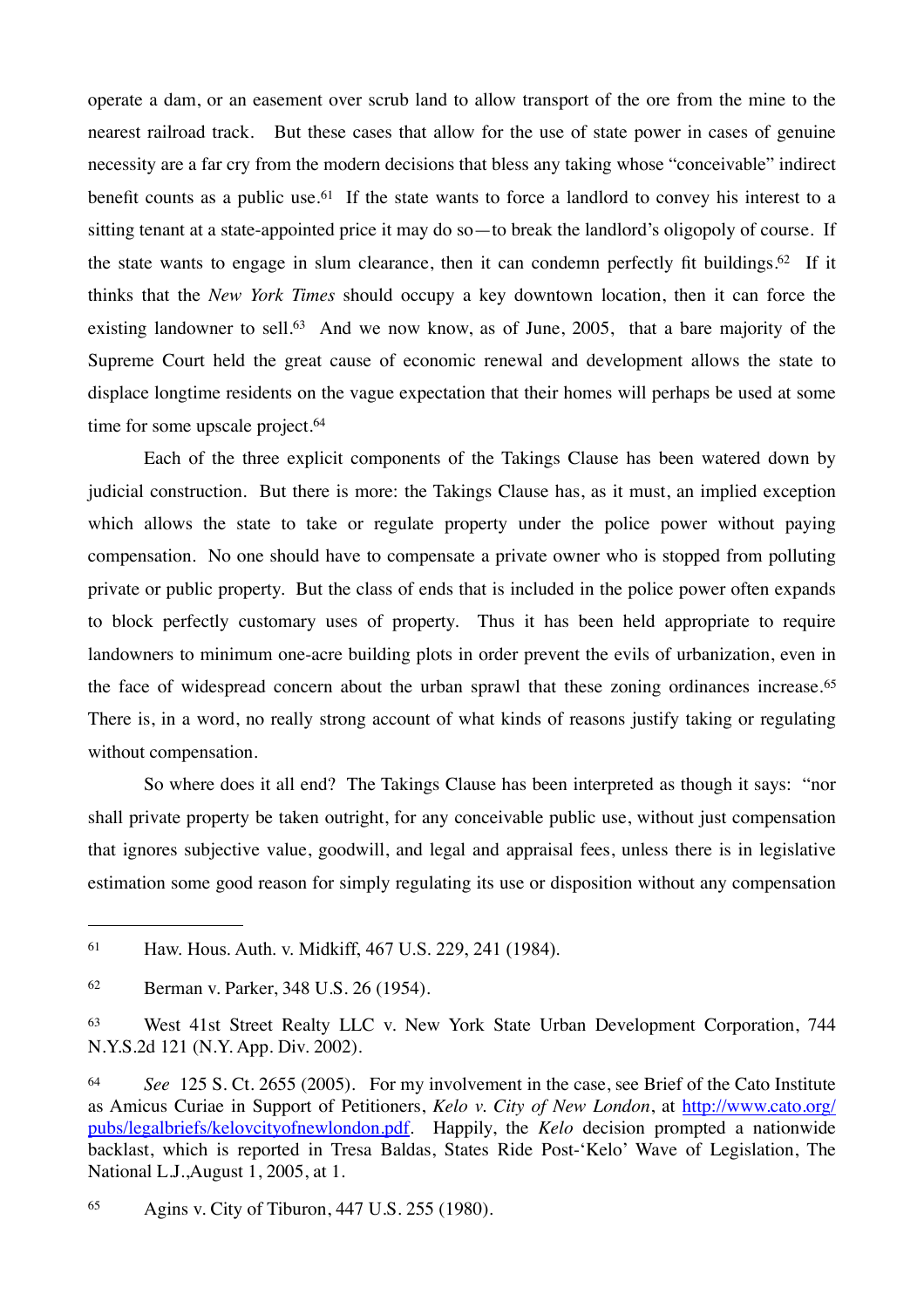at all." The hostility toward classical liberal ideas has skewed the interpretation of every key element of the clause.

What then can be made of the watered-down provision of the EU Constitution that is supposed to cover the same ground? Here the clause starts with a strong protective element that is watered down by the exceptions.

1. Everyone has the right to own, use, dispose of and bequeath his or her lawfully acquired possessions. No one may be deprived of his or her possessions, except in the public interest and in the cases and under the conditions provided for by law, subject to fair compensation being paid in good time for their loss. The use of property may be regulated by law insofar as is necessary for the general interest.

2. Intellectual property shall be protected.[66](#page-36-0)

The first clause picks up from the Roman law of the subject insofar as it identifies the key incidents of property. But lest it be thought that this stirring declaration is sufficient to carry the day, it is worth noting that American case law has similar broad declarations.<sup>67</sup> The similar protection for intellectual property is subject to the same kind of erosion. For example, it has been held that any regulator can require the owner of trade secrets to share them with his competitors without compensation in order to obtain a license to sell his products in the first place.<sup>68</sup> It is as though the government said that a firm could sell its products only if it first deeded its corporate headquarters to the state free of charge.

The rest of the protections afforded by this property clause are systematically weaker than those found in the United States Constitution. The state here can deprive any individual of property when it is found to be in the public interest, a term that is left undefined, but which on any reasonable reading has to be at least as broad as public use. We can be confident that few actions of government will be stopped by such a nebulous standard, especially when the EU Constitution is set up against the Continental tradition of strong government power. The "conditions provided for by

<span id="page-36-0"></span><sup>66</sup> Treaty Establishing a Constitution for Europe, Art. II-77.

<span id="page-36-1"></span><sup>67</sup> *See* United States v. General Motors Corp., 323 U.S. 373 (1945).

<span id="page-36-2"></span><sup>68</sup> Monsanto v. Ruckelshaus, 467 U.S. 986, 1007 n.11 (1984) ("Because the market for Monsanto's pesticide products is an international one, Monsanto could decide to forgo registration in the United States and sell a pesticide only in foreign markets. Presumably, it will do so in those situations where it deems the data to be protected from disclosure more valuable than the right to sell in the United States."). Just imagine what would happen if every jurisdiction took the same line!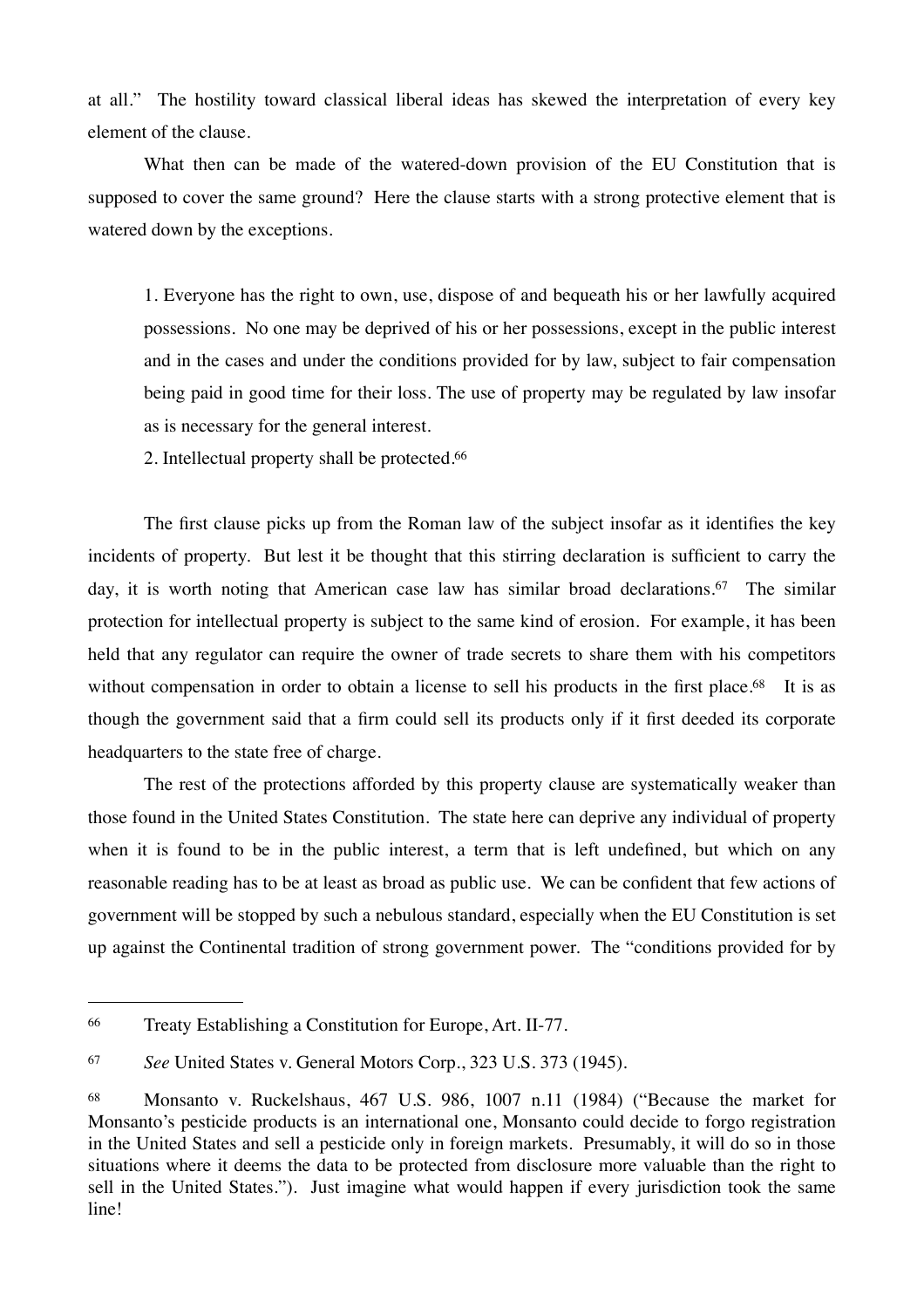law" should be understood as introducing a welcome measure of procedural regularity into the system. But so long as the legislature can establish the conditions in question, it is not even clear whether an individual is entitled to notice of the taking or a hearing before it is completed. Perhaps yes, but perhaps no. But once a property is taken, the language of "fair compensation" does not mean anything like the phrase "full and perfect compensation for the property taken" which is used in American courts (subject to the caveats about subjective value, goodwill and legal and appraisal fees). Rather it invites the use of some lesser measure of compensation, without giving any clue as to how that sum will be determined. And once it is determined, the phrase "in good time" could be read to require the state to pay interest for any delay in the compensation, but the more likely reading is that it just permits some degree of delay, without interest, before payment is made.

Finally, the last sentence of the first clause here draws a distinction between the occupation of land and the restriction by law of the owner's rights of use and disposition, which may be allowed in the name of the general interest. The United States Supreme Court refused to allow a statute to prohibit any construction on a beachfront lot when the prohibition denied the owner all economic value of its use.<sup>69</sup> They have yet to decide what happens when elaborate conditions on the ability to build on an ordinary plot of land reduces the value of that land by fifty, seventy or ninety percent, where the sole justification offered is that the empty plot of land makes the region more attractive for tourists. Yet under the EU Constitution, in this scenario it looks as though the state need not take pay a single Euro for any land-use regulation that confers benefits on outsiders, because the general interest will always trump the individual interest. If so, then the constitutional protection is so minimal that the protection of property will rest on political and not constitutional considerations. This is no way to write a constitution.

<span id="page-37-0"></span><sup>69</sup> Lucas v. S.C. Coastal Council, 505 U.S. 1003 (1992).